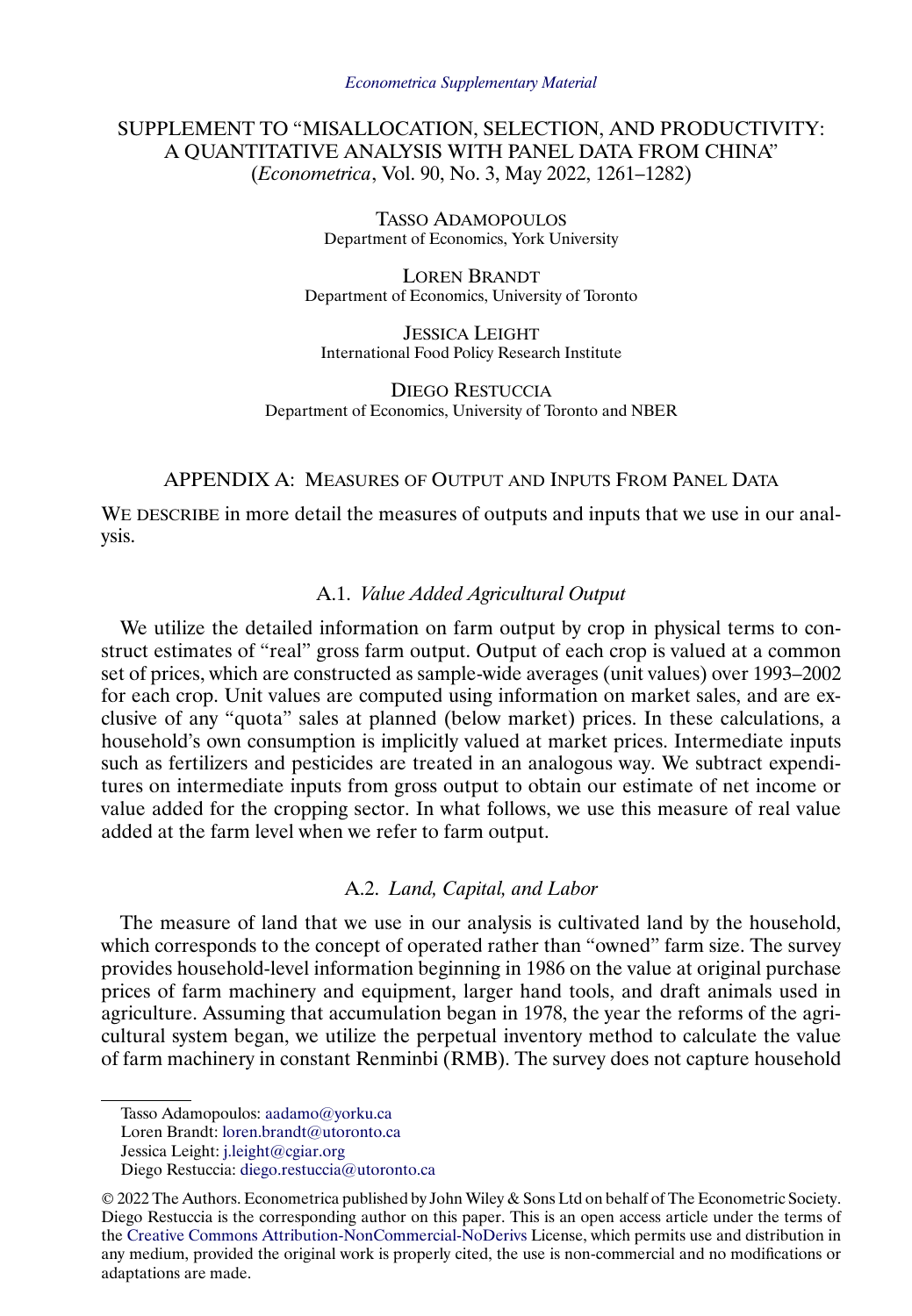<span id="page-1-0"></span>ownership of smaller farm tools and implements, and so for just over a third of householdyears, the estimated value of their capital stock is zero. To deal with these cases, we impute for all farm households a value equal to the amount of land operated by the household multiplied by 10 percent of the median capital-to-land ratio by village-year. Robustness tests show that our results are not crucially sensitive to the adjustment factor we use. For the labor input, we have the total labor days supplied on agricultural activities by all members of the household and by hired labor.

### APPENDIX B: EFFICIENT ALLOCATION IN BASIC FRAMEWORK

The planner chooses how to allocate land and capital across farmers in the rural village economy to maximize agricultural output subject to resource constraints. Specifically, the problem of the planner is

$$
\max_{\{k_i,\ell_i\}_{i=1}^M} \sum_{i=1}^M y_i,
$$

subject to

$$
y_i = (A_a s_i)^{1-\gamma} \bigl(\ell_i^{\alpha} k_i^{1-\alpha}\bigr)^{\gamma}, \quad i = 1, 2, \ldots, M;
$$

and the resource constraints,

$$
\sum_{i=1}^{M} \ell_i = L; \qquad \sum_{i=1}^{M} k_i = K.
$$
 (B.1)

Using the first-order conditions of this problem along with the rural village resource constraints in (B.1), the efficient allocation involves allocating total land and capital across farmers according to relative productivity,

$$
\ell_i^e = \frac{s_i}{\sum_{j=1}^M s_j} L,
$$
\n(B.2)\n
$$
k_i^e = \frac{s_i}{\sum_{j=1}^M K},
$$
\n(B.3)

where the superscript  $e$  denotes the efficient allocation. Equations (B.2) and (B.3) indicate that in the efficient allocation, more productive farmers are allocated more land  $\ell$ and capital  $k$ .

 $j=1$ 

Using the definition of agricultural output  $Y = \sum_{i=1}^{M} y_i$  along with individual technologies and input allocations as derived above, we obtain a rural village-wide production function,

$$
Y^e=A^eM^{1-\gamma}\big[L^{\alpha}K^{1-\alpha}\big]^{\gamma},
$$

where  $Y^e$  is agricultural output under the efficient allocation,  $A^e$  is agricultural TFP, given by  $A^e = (A_a \bar{S})^{1-\gamma}$ , where  $\bar{S} = (\sum_{i=1}^M s_i)/M$  is average farm productivity.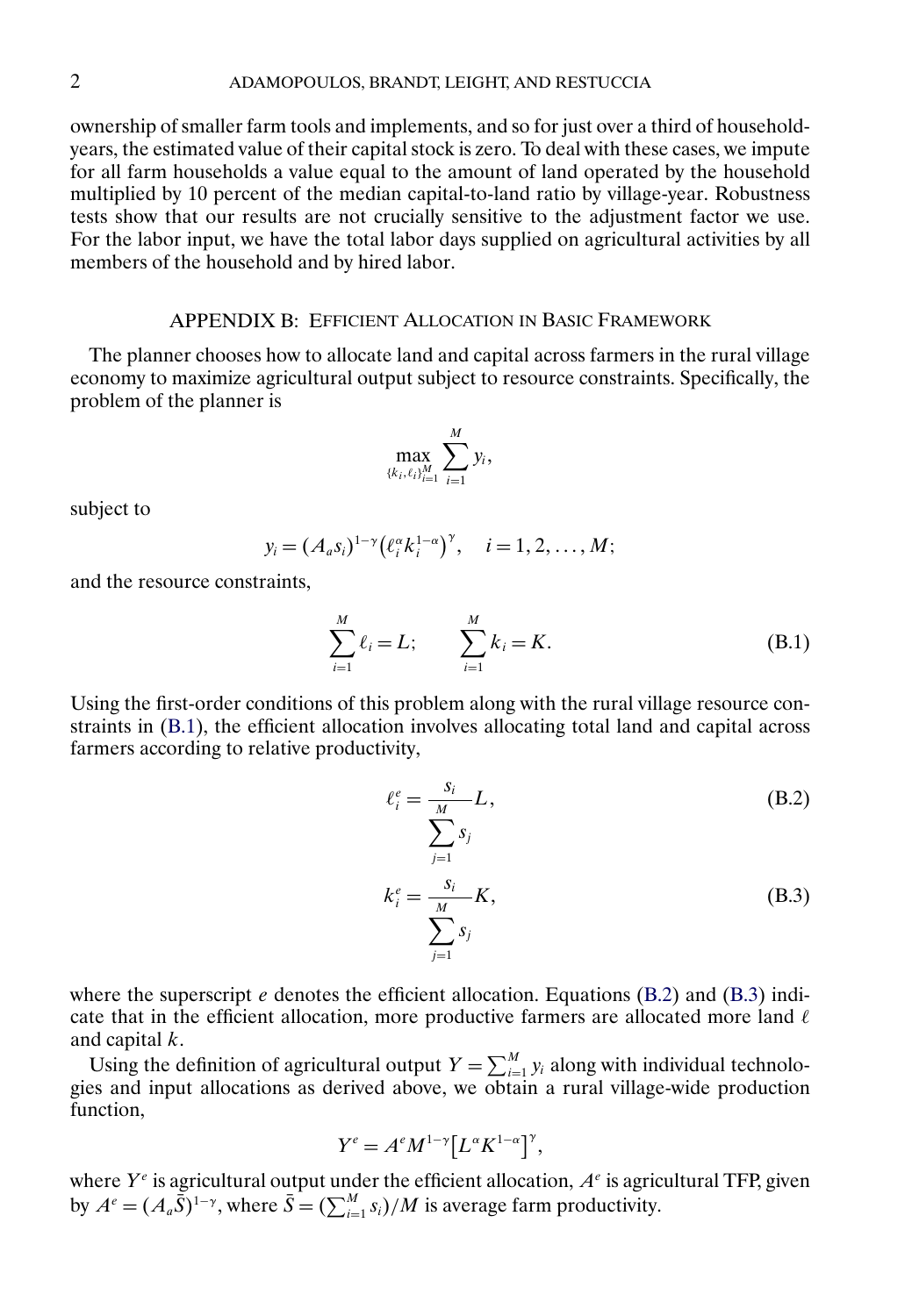#### APPENDIX C: EQUILIBRIUM AND IDENTIFICATION OF DISTORTIONS

In the basic framework, we denote by  $\tau_i^{\ell}$  and  $\tau_i^k$  the land and capital input taxes, and by  $\tau_i^y$  the output tax faced by farm *i*. Tax revenues are distributed as a lump sum transfer to all households. We solve the farmer problem subject to all the farm-specific taxes and then show the identification issue that arises.

Given distortions, the profit maximization problem facing farm  $i$  is

$$
\max_{\ell_i, k_i} \{ \pi_i = (1 - \tau_i^y) y_i - (1 + \tau_i^k) r k_i - (1 + \tau_i^{\ell}) q \ell_i \},
$$

where  $q$  and  $r$  are the rental prices of land and capital. In equilibrium, the land and capital markets for the rural village economy must clear as in equation [\(B.1\)](#page-1-0).

We use this framework to identify the farm-specific distortions from the observed land and capital allocations across farmers. In our abstraction, these distortions are induced by "taxes" but in practice they arise in part from China's land market institutions. In particular, the first-order conditions with respect to land and capital for farm  $i$  imply:

$$
\frac{\text{MRPL}_i}{\alpha \gamma} = \frac{y_i}{\ell_i} = \frac{q(1 + \tau_i^{\ell})}{\alpha \gamma (1 - \tau_i^{\gamma})} \propto \frac{(1 + \tau_i^{\ell})}{(1 - \tau_i^{\gamma})},
$$
(C.1)

$$
\frac{\text{MRPK}_i}{(1-\alpha)\gamma} = \frac{y_i}{k_i} = \frac{r(1+\tau_i^k)}{(1-\alpha)\gamma(1-\tau_i^{\gamma})} \propto \frac{(1+\tau_i^k)}{(1-\tau_i^{\gamma})},
$$
(C.2)

where MRPL and MRPK are the marginal revenue products of land and capital, respectively. Given that we normalize the price of agricultural goods to one, MRPL and MRPK are also the marginal products of the respective factors. Equations (C.1) and (C.2) show that in the presence of farm-specific distortions, average products and marginal products of land and capital are not equalized across farms, but rather vary in proportion to the idiosyncratic distortion faced by each factor relative to the output distortion.

Equations  $(C.1)$ – $(C.2)$  imply two things. First, only two of the three taxes can be separately identified. Second, farm-specific distortions can be identified up to a scalar from the average product of each factor. The scalar for the land input common to all farms is  $\frac{q}{\alpha\gamma}$ , while the scalar for the capital input is  $\frac{r}{(1-\alpha)\gamma}$ .

We construct a summary measure of distortions faced by farm *i*,  
\n
$$
\text{TFPR}_{i} = \frac{y_{i}}{\ell_{i}^{\alpha} k_{i}^{1-\alpha}} = \widehat{\text{TFPR}} \frac{\left(1 + \tau_{i}^{\ell}\right)^{\alpha} \left(1 + \tau_{i}^{k}\right)^{1-\alpha}}{\left(1 - \tau_{i}^{y}\right)}, \tag{C.3}
$$

 $I \Gamma \Gamma \Gamma_{ij} = \frac{\partial^2}{\partial^2 k_i^{1-\alpha}} = I \Gamma \Gamma \Gamma$   $(1-\tau_i^y)$ ,<br>where  $\widehat{TFPR} \equiv (\frac{q}{\alpha y})^{\alpha} (\frac{r}{(1-\alpha)y})^{1-\alpha}$  is the common component across all farms.

Using the fact that total output is  $Y = \sum_{i=1}^{M} y_i$ , we can derive the rural village-wide production function,

$$
Y = \text{TFP} \cdot M^{1-\gamma} \left[ L^{\alpha} K^{1-\alpha} \right]^{\gamma},\tag{C.4}
$$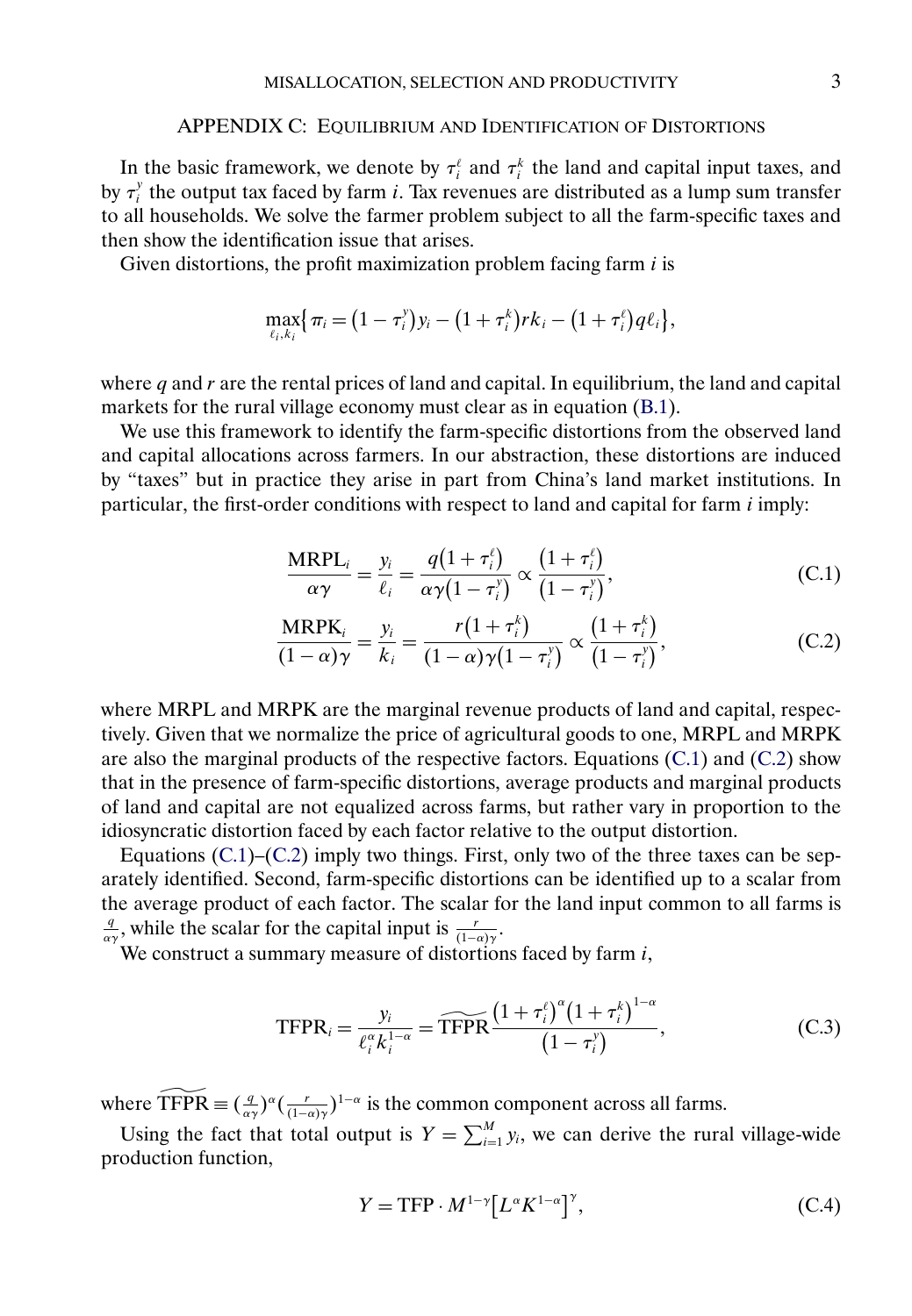where  $(L, K)$  are total land and capital, and TFP is rural village-wide TFP,

$$
\text{TFP} = \left[\frac{A_a \sum_{i=1}^{M} s_i \left(\frac{\text{TFPR}}{\text{TFPR}_i}\right)^{\frac{\gamma}{1-\gamma}}}{M}\right]^{1-\gamma},\tag{C.5}
$$

with average revenue productivity TFPR given by

ue productivity 
$$
\overline{\text{TFPR}}
$$
 given by  
\n
$$
\overline{\text{TFPR}} = \frac{\widehat{\text{TFPR}}}{\left[\sum_{i=1}^{M} \frac{y_i}{Y} \frac{(1-\tau_i^y)}{(1+\tau_i^{\ell})}\right]^{\alpha} \left[\sum_{i=1}^{M} \frac{y_i}{Y} \frac{(1-\tau_i^y)}{(1+\tau_i^{\ell})}\right]^{1-\alpha}}.
$$

Equation (C.5) makes clear that with no dispersion in TFP $R_i$  across farm households, the equilibrium allocations, aggregate output, and TFP coincide with the corresponding efficient statistics.

#### APPENDIX D: MODEL OF MISALLOCATION AND SELECTION ACROSS SECTORS

This section provides a more detailed description of the model in Section 5 of the paper.

# D.1. *Environment*

We consider a representative closed village economy and for simplicity we drop village subscripts to focus on individual and sector differences. At each date, there are two goods produced, agricultural  $(a)$  and nonagricultural  $(n)$ . The nonagricultural good is the numeraire and we denote the relative price of the agricultural good by  $p_a$ . The economy is populated by a measure 1 of individuals indexed by  $i$ .

### D.1.1. *Preferences*

Each individual  $i$  has preferences over the consumption of the two goods given by

$$
U_i = \omega \log(c_{ai} - \overline{a}) + (1 - \omega) \log(c_{ni}),
$$

where  $c_a$  and  $c_n$  denote the consumption of the agricultural and nonagricultural good,  $\overline{a}$ is a minimum subsistence requirement for the agricultural good, and  $\omega$  is the preference weight on agricultural goods. The subsistence constraint implies that when income is low a disproportionate amount is allocated to the agricultural good. Individual  $i$  faces the following budget constraint:

$$
p_a c_{ai} + c_{ni} = I_i + T,
$$

where  $I_i$  is the individual's income, and T the transfer to be specified below.

Working in the agricultural sector involves operating a farm and is subject to idiosyncratic distortions, captured by  $\varphi_i$ , which we define more fully below. Income from working in the nonagricultural sector is subject to a tax  $\eta$ , common to all individuals.  $\eta$  operates as a barrier to labor mobility from agriculture to nonagriculture and is meant to capture the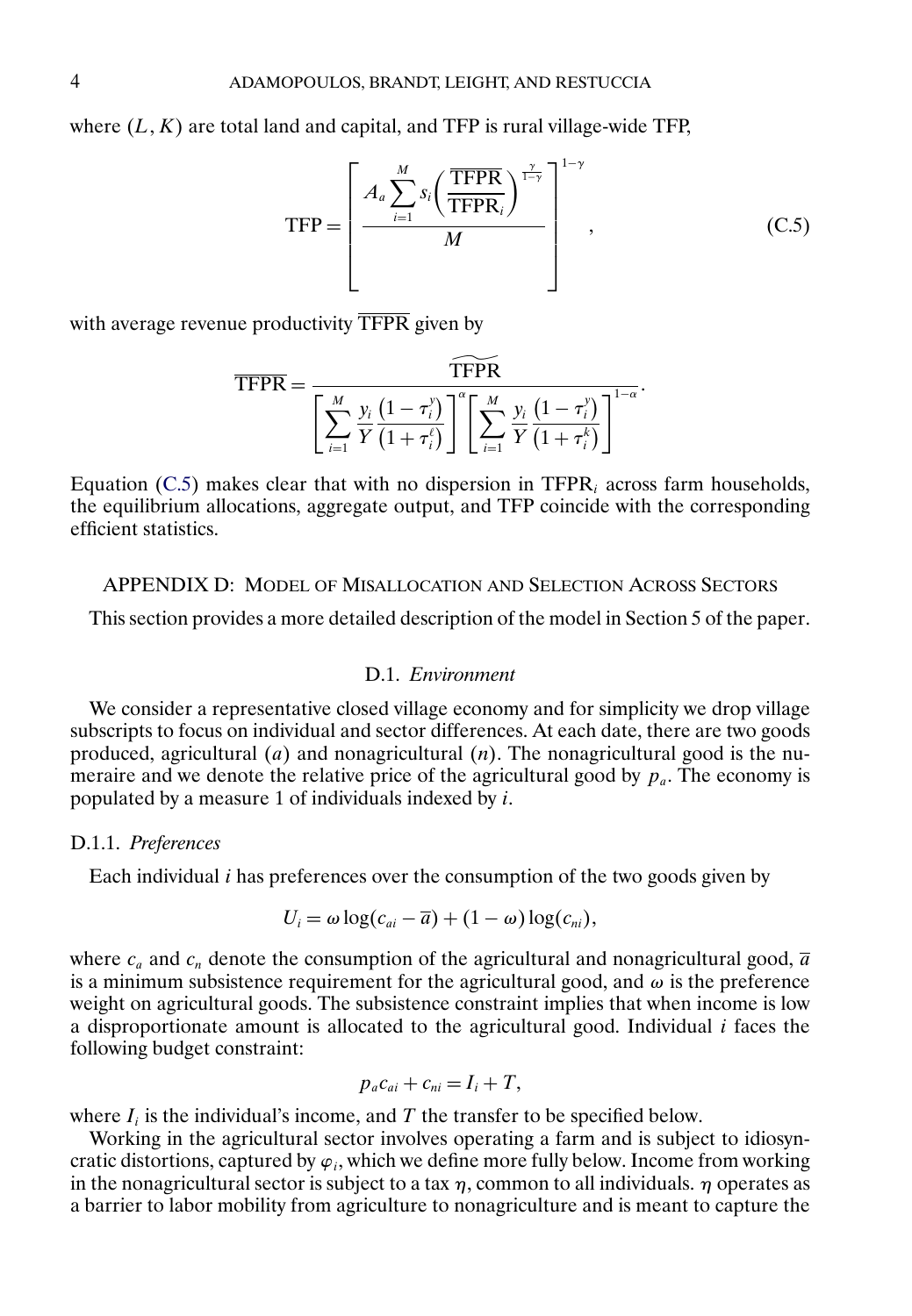factors that restrict access to off-farm opportunities for all farmers. Quantitatively, this parameter allows us to fit the ratio of agricultural to nonagricultural labor productivity, but otherwise plays no significant role in our analysis.

## D.1.2. *Individual Abilities and Distortions*

Individuals are heterogeneous with respect to their abilities in agriculture and nonagriculture, and the farm-specific distortions they face in agriculture. In particular, each individual *i* is endowed with a pair of sector-specific abilities  $(s_{ai}, s_{ni})$  and an idiosyncratic farm distortion  $\varphi_i$ . The triplet  $(s_{ai}, \varphi_i, s_{ni})$  is drawn from a known population joint trivariate distribution of skills and distortions with density  $f(s_{ai}, \varphi_i, s_{ni})$  and cdf  $F(s_{ai}, \varphi_i, s_{ni})$ . We allow for the possibility that skills are correlated across sectors, and that agricultural skills (but not nonagricultural skills) are correlated with farm-specific distortions. In particular, we assume a trivariate log-normal distribution for  $(s_{ai}, \varphi_i, s_{ni})$  with mean  $(\mu_a, \mu_{\varphi}, \mu_n)$  and variance,

$$
\Sigma = \begin{pmatrix} \sigma_a^2 & \sigma_{a\varphi} & \sigma_{an} \\ \sigma_{a\varphi} & \sigma_{\varphi}^2 & 0 \\ \sigma_{an} & 0 & \sigma_n^2 \end{pmatrix}.
$$

We denote the correlation coefficient for abilities across sectors by  $\rho_{an} = \sigma_{an}/(\sigma_n \sigma_a)$ , and the correlation coefficient between agricultural ability and farm-specific distortions by  $\rho_{\varphi a} = \sigma_{\varphi a}/(\sigma_{\varphi} \sigma_{a}).$ 

Individuals face two choices: (a) a consumption choice, the allocation of total income (including transfers) between consumption of agricultural and nonagricultural goods; and (b) an occupational choice, whether to work in the nonagricultural sector or the agricultural sector. We denote the income an individual i would earn in agriculture as  $I_{ai}$  and that in nonagriculture as  $I_{ni}$ . The individual chooses the sector with the highest income. We denote by  $H_n$  and  $H_a$ , the sets of  $(s_{ai}, \varphi_i, s_{ni})$  values for which agents choose each sector  $H_n = \{(s_{ai}, \varphi_i, s_{ni}) : I_{ai} < I_{ni}\}$ , and  $H_a = \{(s_{ai}, \varphi_i, s_{ni}) : I_{ai} \ge I_{ni}\}$ .

#### D.1.3. *Consumption Allocation*

To determine the allocation of income between agricultural and nonagricultural goods individuals maximize utility subject to their budget constraint, given their income  $I_i + T$ , and the relative price of the agricultural good  $p_a$ . The first-order conditions to individual i's utility maximization problem imply the following consumption choices:

$$
c_{ai} = \overline{a} + \frac{\omega}{p_a}(I_i + T - p_a \overline{a}), c_{ni} = (1 - \omega)(I_i + T - p_a \overline{a}).
$$

#### D.1.4. *Production in Nonagriculture*

The nonagricultural good is produced by a stand-in firm with access to a constant returns to scale technology that requires only effective labor as an input,

$$
Y_n=A_nZ_n,
$$

where  $Y_n$  is the total amount of nonagricultural output produced,  $A_n$  is nonagricultural productivity (TFP), and  $Z_n$  is the total amount of labor input measured in efficiency units,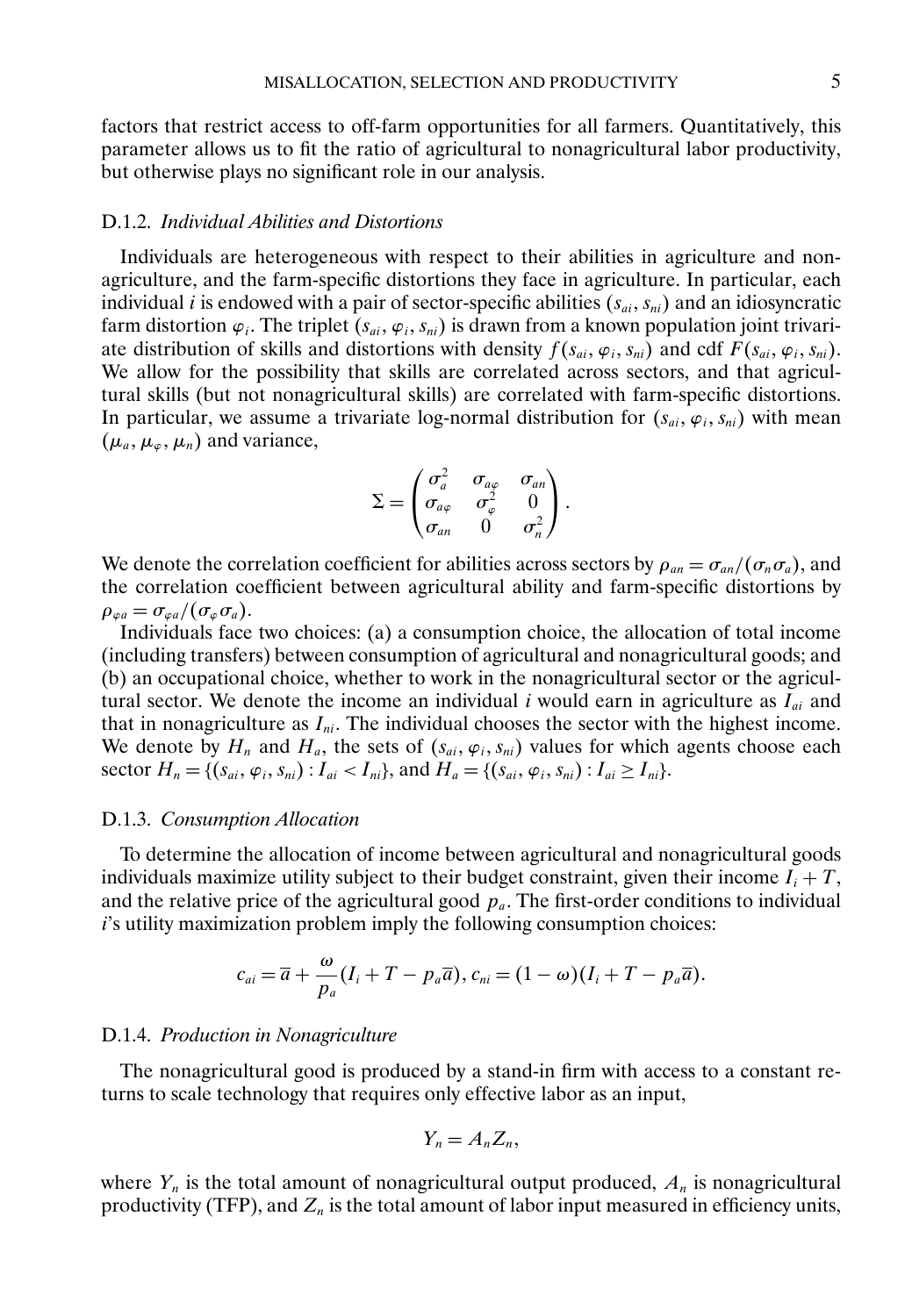<span id="page-5-0"></span>that is, accounting for the ability of workers  $Z_n = \int_{i \in H_n} s_{ni} di$ . The total number of workers employed in nonagriculture is

$$
N_n = \int_{i \in H_n} di.
$$

The representative firm in the nonagricultural sector chooses how many efficiency units of labor to hire in order to maximize profits. The first-order condition from the representative firm's problem in nonagriculture implies  $w_n = A_n$ .

## D.1.5. *Production in Agriculture*

The production unit in the agricultural sector is a farm. A farm is a technology that requires the inputs of a farm operator with ability  $s_{ai}$  as well as land (which also defines the size of the farm) and capital under the farmer's control. The farm technology exhibits decreasing returns to scale and takes the form

$$
y_{ai} = (A_a s_{ai})^{1-\gamma} \left(\ell_i^{\alpha} k_i^{1-\alpha}\right)^{\gamma},\tag{D.1}
$$

where  $y_a$  is real farm output,  $\ell$  is the land input, and k is the capital input.  $A_a$  is an agriculture-specific TFP parameter, common across all farms. An individual that chooses to operate a farm faces an overall farm-specific tax on output  $\tau_i$ . Note that in the data  $(1 - \tau_i)$  is constructed as a summary of the distortions faced by each farm, as identified in Section 4 of the paper. Tax revenues are redistributed equally to the  $N$  workers independently of occupation, and equal to  $T$  per individual.

The profit maximization problem for farm  $i$  is given by

$$
\max_{\ell_i, k_i} \{ \pi_i = p_a (1 - \tau_i) y_{ai} - r k_i - q \ell_i \},\tag{D.2}
$$

where  $(q, r)$  are the rental prices of land and capital. The first-order conditions to farm operator i's problem imply that farm size, demand for capital input, output supply, and profits depend not only on productivity but also on farm-specific distortions,

$$
\ell_i = A_a(\gamma p_a)^{\frac{1}{1-\gamma}} \left(\frac{1-\alpha}{r}\right)^{\frac{\gamma(1-\alpha)}{1-\gamma}} \left(\frac{\alpha}{q}\right)^{\frac{1-\gamma(1-\alpha)}{1-\gamma}} (1-\tau_i)^{\frac{1}{1-\gamma}} s_{ai}, \tag{D.3}
$$

$$
k_i = A_a(\gamma p_a)^{\frac{1}{1-\gamma}} \left(\frac{1-\alpha}{r}\right)^{\frac{1-\alpha\gamma}{1-\gamma}} \left(\frac{\alpha}{q}\right)^{\frac{\alpha\gamma}{1-\gamma}} (1-\tau_i)^{\frac{1}{1-\gamma}} s_{ai},\tag{D.4}
$$

$$
y_{ai} = A_a(\gamma p_a)^{\frac{\gamma}{1-\gamma}} \left(\frac{1-\alpha}{r}\right)^{\frac{\gamma(1-\alpha)}{1-\gamma}} \left(\frac{\alpha}{q}\right)^{\frac{\alpha\gamma}{1-\gamma}} (1-\tau_i)^{\frac{\gamma}{1-\gamma}} s_{ai},\tag{D.5}
$$

$$
\pi_i = A_a (1-\gamma) p_a^{\frac{1}{1-\gamma}} \gamma^{\frac{\gamma}{1-\gamma}} \left(\frac{1-\alpha}{r}\right)^{\frac{\gamma(1-\alpha)}{1-\gamma}} \left(\frac{\alpha}{q}\right)^{\frac{\alpha\gamma}{1-\gamma}} (1-\tau_i)^{\frac{1}{1-\gamma}} s_{ai}.
$$
 (D.6)

The income of a farmer is the (after-tax) value of their output  $I_{ai} = p_a(1 - \tau_i)y_{ai}$ . As a result farmer income includes not only the return to the farmer's labor input  $\pi$  but also the land and capital incomes. We can rewrite an individual's income from agriculture as

$$
I_{ai} = w_a \varphi_i s_{ai}, \tag{D.7}
$$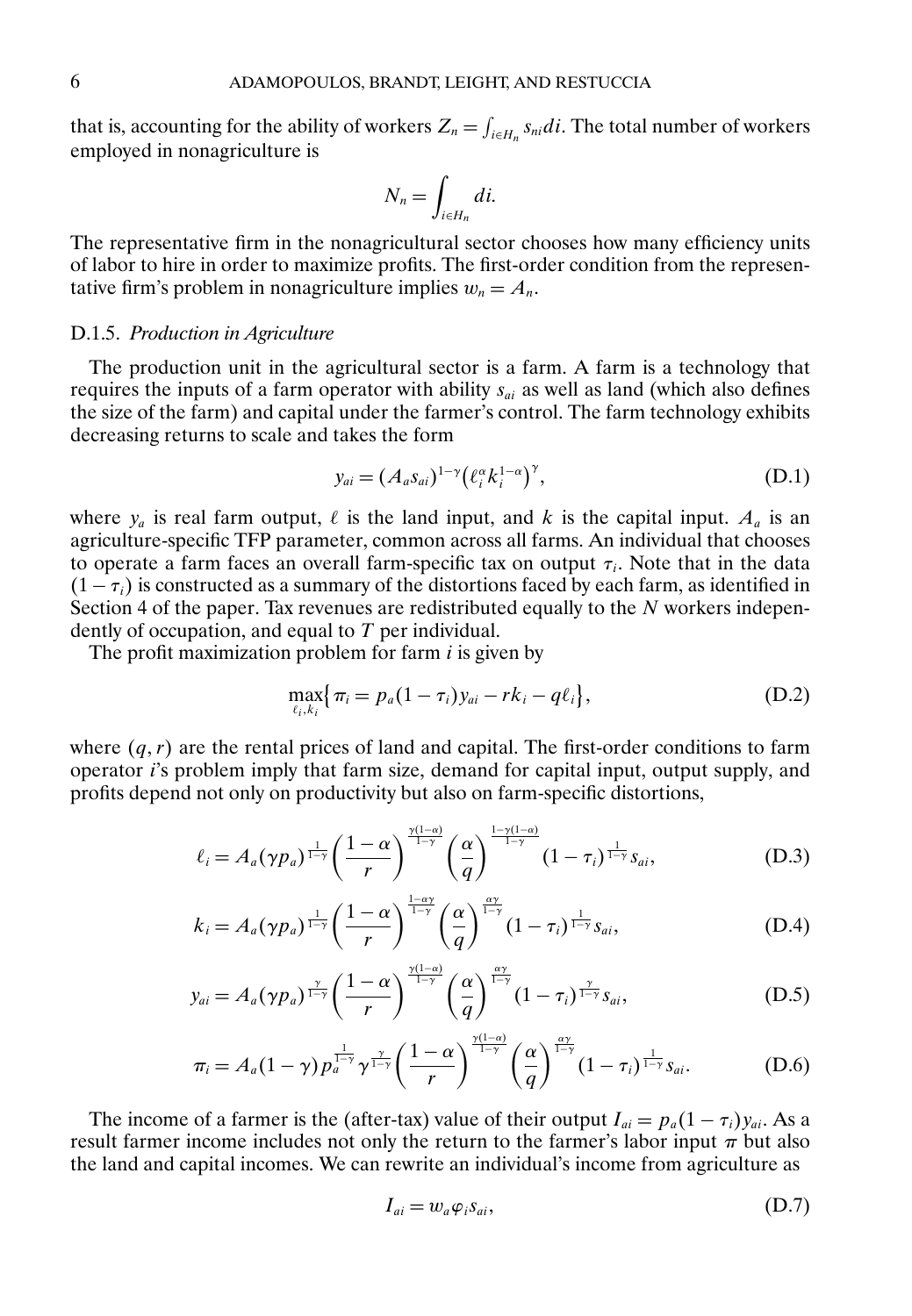where  $\varphi_i \equiv (1 - \tau_i)^{\frac{1}{1-\gamma}}$  captures the overall farm-specific distortion faced by farmer *i*, and  $w_a$  is the component of the farmer's income that is common to all farmers,

$$
w_a \equiv p_a^{\frac{1}{1-\gamma}} A_a \gamma^{\frac{\gamma}{1-\gamma}} \left(\frac{1-\alpha}{r}\right)^{\frac{\gamma(1-\alpha)}{1-\gamma}} \left(\frac{\alpha}{q}\right)^{\frac{\alpha\gamma}{1-\gamma}}.
$$
 (D.8)

Note that  $w_a$  summarizes the effects of relative prices as it is a function of the endogenous relative price of agriculture  $p_a$ , the rental price of land q, and the rental price of capital r.

Similarly, we can rewrite land input demand, capital input demand, output supply, and profits for farmer i in terms of their agricultural ability and farm-specific distortions,

$$
\ell_i = \bar{\ell} \varphi_i s_{ai}; \qquad k_i = \bar{k} \varphi_i s_{ai}; \qquad y_{ai} = \bar{y}_a \varphi_i^{\gamma} s_{ai}; \qquad \pi_i = \bar{\pi} \varphi_i s_{ai},
$$

where the terms in bars denote the components that are common across all farmers:  $\bar{\ell} =$  $w_a\alpha\gamma/q$ ;  $\bar{k}=(1-\alpha)\gamma w_a/r$ ;  $\bar{y}_a=w_a/p_a$ ;  $\bar{\pi}=(1-\gamma)w_a$ .

# D.1.6. *Occupational Choice*

Individuals choose to operate a farm in the agricultural sector or be workers in the nonagricultural sector. If individual  $i$  chooses to operate a farm, their income is given by [\(D.7\)](#page-5-0), while if they choose to work in nonagriculture their income is

$$
I_{ni}=(1-\eta)w_ns_{ni}.
$$

We note that incomes are net of the transfer  $T$ , which is common to all individuals, and hence does not affect occupational choices. Individual  $i$  chooses the sector that provides the highest possible income, given the individual's triplet  $(s_{ai}, \varphi_i, s_{ni})$ . Individual *i* chooses agriculture, that is,  $i \in H_a$ , if  $\overline{I}_{ai} \ge I_{ni}$  and nonagriculture otherwise. As a result, individual  $i$ 's income is given by

$$
I_i = \max\{I_{ai}, I_{ni}\}.
$$

Note that income in agriculture depends not only on the individual's agricultural ability  $s_{ai}$  but also on the individual's farm distortion  $\varphi_i$ . We can define an individual's effective ability as the product of the two,  $\hat{s}_{ai} \equiv s_{ai} \varphi_i$ . An individual then chooses to operate a farm if  $w_a \hat{s}_{ai} \ge (1 - \eta) w_n s_{ni}$ . We note that holding relative prices constant, farm-specific taxes directly distort the occupational choices. For given common sectoral returns  $(w_a, w_n)$ , barrier  $\eta$ , and individual abilities  $(s_{ai}, s_{ni})$ , a lower  $\varphi$  (higher tax) reduces the effective return in agriculture. We denote the occupational choice of an individual i facing triplet  $(s_{ai}, \varphi_i, s_{ni})$  by an indicator function  $o(s_{ai}, \varphi_i, s_{ni})$  that takes the value of 1 if  $I_{ai} \ge I_{ni}$  and 0 otherwise.

### D.1.7. *Definition of Equilibrium*

A competitive equilibrium is a set of prices  $\{p_a, r, q\}$ , an allocation for each farm operator { $\ell_i$ ,  $k_i$ ,  $y_{ai}$ }, and allocation for the nonagricultural firm { $Y_n$ ,  $N_n$ }, an occupational choice  $\{o(s_{ai}, \varphi_i, s_{ni})\}$  for each individual *i* faced with triplet  $(s_{ai}, \varphi_i, s_{ni})$ , a per capita transfer T, a consumption allocation  $\{c_{ai}, c_{ni}\}$  for each individual i, such that: (a) the consumption allocation for each individual  ${c_{ai}, c_{ni}}$  maximizes their utility subject to their budget constraint, given prices, abilities, distortions, and transfers; (b) the production allocation for each farm operator  $\{\ell_i, k_i, y_{ai}\}$  maximizes profits given prices, agricultural ability, and distortions; (c) the nonagricultural production allocation  $\{Y_n, N_n\}$  maximizes the profits of the nonagricultural representative firm, given prices; (d) occupational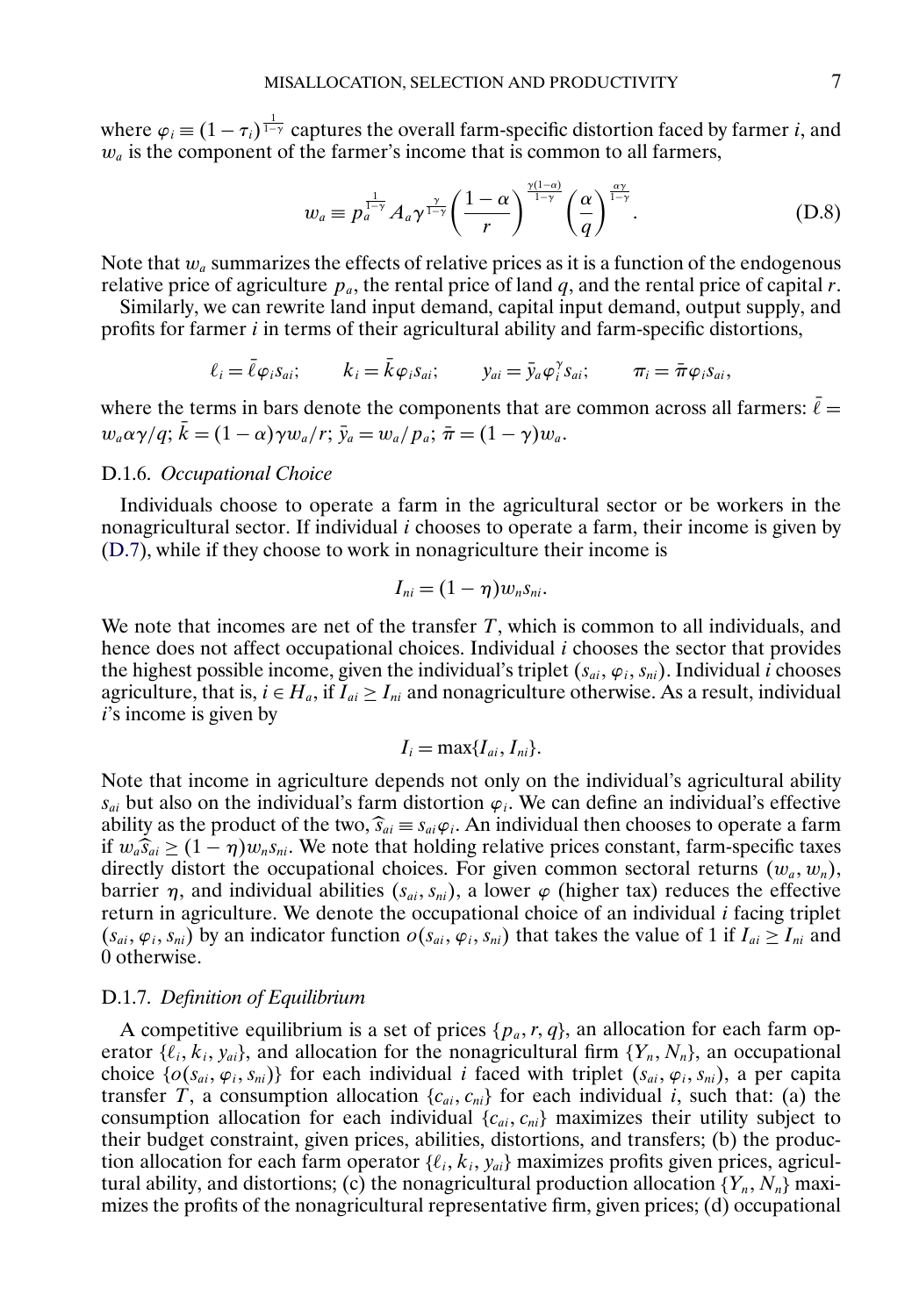<span id="page-7-0"></span>choices  $\{o(s_{ai}, \varphi_i, s_{ni})\}$  maximize income for each individual given relative prices, abilities, distortions, transfers, and barrier to labor mobility; (e) the markets for labor, capital, land, agricultural goods, and nonagricultural goods clear; and (f) the government budget constraint from the tax-transfer scheme is satisfied.

## D.2. *Analysis*

We exploit the properties of the multivariate log-normal distribution over  $(s_{ai}, \varphi_i, s_{ni})$ in order to provide analytical results. We show that when  $(s_{ai}, \varphi_i, s_{ni})$  are drawn from a multi-variate log-normal distribution the share of employment in agriculture is given by

$$
N_a = \Phi(b),\tag{D.9}
$$

where  $\Phi(\cdot)$  is the standard normal cdf, and

$$
b \equiv \frac{b_a - b_n}{\sigma}, \qquad b_a \equiv \log(w_a) + \mu_\varphi + \mu_a, \qquad b_n \equiv \log(w_n) + \log(1 - \eta) + \mu_n, \quad (D.10)
$$

where  $\sigma$  is the variance of relative effective abilities between nonagriculture and agriculture.

Define deviations of log draws from means,

$$
u_{ai} = \log(s_{ai}) - \mu_a, \qquad u_{ni} = \log(s_{ni}) - \mu_n, \qquad u_{\varphi i} = \log(\varphi_i) - \mu_{\varphi}.
$$

Define the deviation of log effective agricultural ability from mean,

$$
\widehat{u}_{ai} = \log(\varphi_i) + \log(s_{ai}) - \mu_{\varphi} - \mu_a = u_{\varphi i} + u_{ai}.
$$

Note that  $u_{ni}$  is normally distributed with mean  $E(u_{ni}) = 0$  and variance VAR $(u_{ni}) =$  $E(u_{ni}^2) = \sigma_n^2$ . In turn,  $\hat{u}_{ai}$  is also normally distributed with mean  $E(\hat{u}_{ai}) = E(u_{\varphi i}) + E(u_{\varphi i}) - 0$  and variance  $E(u_{ai}) = 0$  and variance,

$$
VAR(\widehat{u}_{ai}) = \sigma_{\varphi}^2 + \sigma_a^2 + 2\sigma_{a\varphi} \equiv \widehat{\sigma}_a^2.
$$

Since  $s_n$  and  $\varphi$  are uncorrelated, the covariance of  $\widehat{u}_{ai}$  and  $u_{ni}$  is given by

$$
COV(\widehat{u}_{ai}, u_{ni}) = E[(u_{ai} + u_{\varphi i})u_{ni}] = \sigma_{an}.
$$

Finally note that  $(u_n - \widehat{u}_a)$  has mean  $E(u_{ni} - \widehat{u}_{ai}) = 0$  and variance given by

$$
VAR(u_{ni} - \widehat{u}_{ai}) = \widehat{\sigma}_a^2 + \sigma_n^2 - 2\sigma_{an} \equiv \sigma^2.
$$

The log-incomes of individual  $i$  from agriculture and nonagriculture, respectively, are

$$
\log(I_{ai}) = \log(w_a) + \log(\varphi_i) + \log(s_{ai}),
$$
  

$$
\log(I_{ni}) = \log(w_n) + \log(1 - \eta) + \log(s_{ni}).
$$

We can rewrite agricultural and nonagricultural incomes as the sums of constants and log mean deviations.

$$
\log(I_{ai}) = b_a + u_{\varphi i} + u_{ai} = b_a + \widehat{u}_{ai},\tag{D.11}
$$

$$
log(I_{ni}) = b_n + u_{ni}, \qquad (D.12)
$$

where  $b_a \equiv \log(w_a) + \mu_\varphi + \mu_a$  and  $b_n \equiv \log(w_n) + \log(1 - \eta) + \mu_n$ .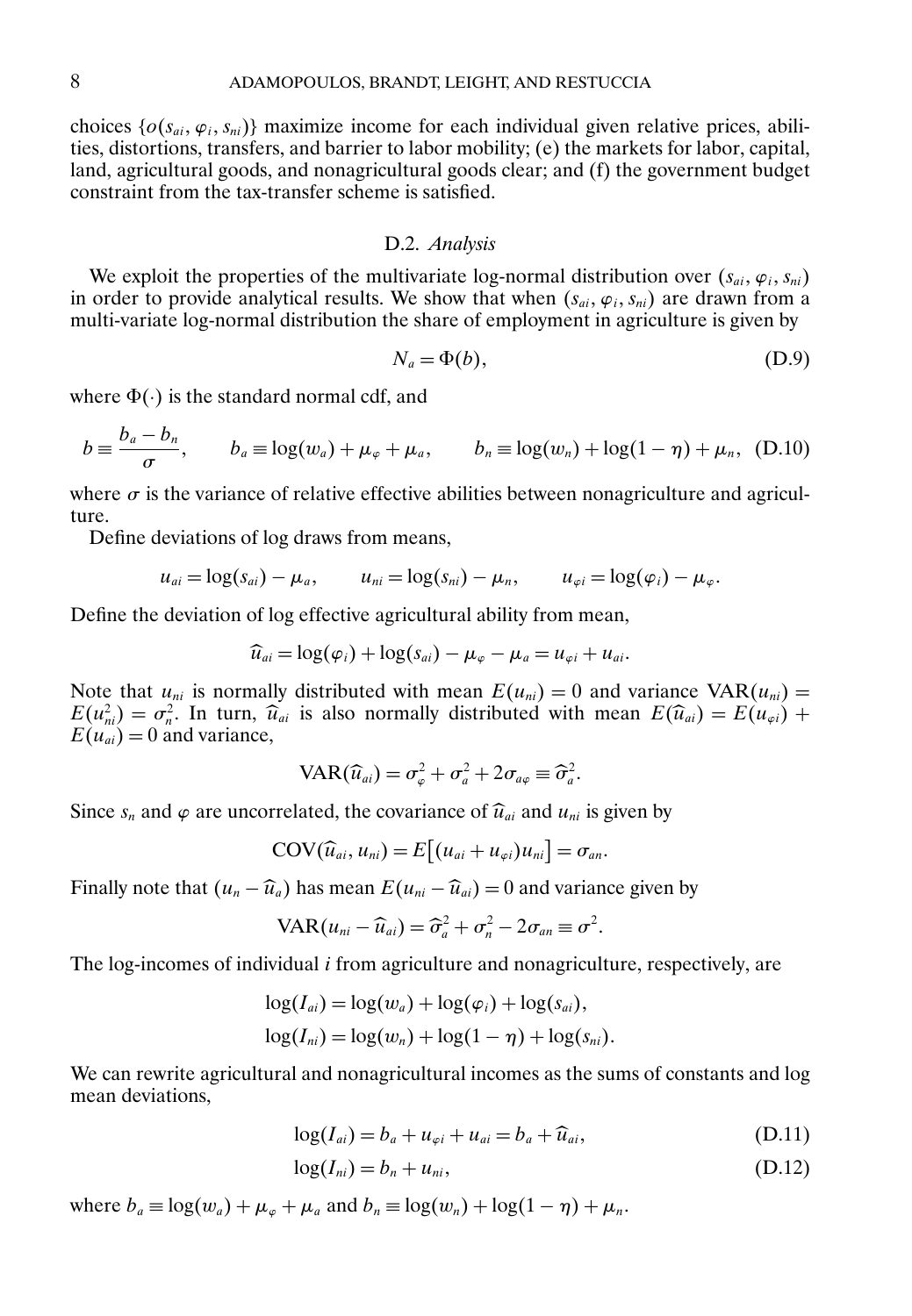The probability an individual chooses to be a farm operator in agriculture,

$$
n_a = \Pr\{ \log(I_{ai}) > \log(I_{ni})) = \Pr(b_a + \widehat{u}_{ai} > b_n + u_{ni})
$$
  
= 
$$
\Pr(b_a - b_n > u_{ni} - \widehat{u}_{ai}) = \Pr\left(\frac{b_a - b_n}{\sigma} > \frac{u_{ni} - \widehat{u}_{ai}}{\sigma}\right).
$$

Let  $b \equiv \frac{b_a - b_n}{\sigma}$  and note that  $\xi_i \equiv \frac{u_{ni} - \hat{u}_{ai}}{\sigma}$  is a standard normal random variable. Then  $n_a = \Phi(b)$ , where  $\Phi(.)$  is the standard normal cdf. Given that we have a continuum of individuals of measure 1,  $n_a$  is also the fraction of individuals that choose agriculture, that is,  $N_a = n_a$ . Similarly, we can show that the probability an individual chooses to work in nonagriculture (and therefore the fraction of individuals that choose nonagriculture) is  $N_n = 1 - \Phi(b).$ 

We use the conditional averages of log-effective sectoral abilities to illustrate the possible patterns of sorting of individuals across sectors and the average quality of those that choose to work in each sector relative to the population. The average log-effective ability in agriculture among those that choose to work in agriculture is

$$
E\{\log(\widehat{S}_{ai})|i \in H_a\} = \widehat{\mu}_a + \frac{\sigma_{an} - \widehat{\sigma}_a^2}{\sigma} \lambda^l(b), \tag{D.13}
$$

while the average log-ability in nonagriculture among those choosing nonagriculture is

$$
E\{\log(s_{ni})|i\in H_n\} = \mu_n + \frac{\sigma_n^2 - \sigma_{an}}{\sigma} \lambda^u(b),
$$
 (D.14)

where  $\hat{\mu}_a = \mu_a + \mu_{\varphi}$ ,  $\lambda^l(b) \equiv E[\xi | \xi \le b] < 0$  and  $\lambda^u(b) \equiv E[\xi | \xi > b] > 0$  represent lower tail truncation and upper tail truncation of a standard normal random variable  $\xi$ . The tail truncation and upper tail truncation of a standard normal random variable  $\xi$ . The coefficients in (D.13) and (D.14) can be rewritten as  $\frac{\hat{\sigma}_a \sigma_n}{\sigma} [\rho_{an} - \frac{\hat{\sigma}_a}{\sigma_n}]$  and  $\frac{\hat{\sigma}_a \sigma_n}{\sigma_a} [\frac{\sigma_n}{\hat{\sigma}_a} - \rho_{an}]$ . As a result, the average quality of those that choose to work in a given sector relative to the average quality in the population depends on the dispersions of effective abilities in agriculture  $\hat{\sigma}_a$  and non-agriculture  $\sigma_n$ , and their correlation  $\rho_{an}$ . For example, if effective abilities are sufficiently positively correlated across sectors and the dispersion of nonagricultural ability is larger in relative terms  $(\hat{\sigma}_a^2 < \sigma_{an}$  and  $\sigma_n^2 > \sigma_{an}$ ), then the av-<br>erage effective ability of those in agriculture (nonagriculture) is lower (higher) than the erage effective ability of those in agriculture (nonagriculture) is lower (higher) than the population average.

#### APPENDIX E: CALIBRATION OF SECTORAL MODEL WITH SELECTION

We calibrate distortions, abilities, and sectoral selection in a Benchmark Economy (BE) to the panel household-level data from China. We proceed in two steps. First, we infer population parameters on abilities and distortions from observed moments on sectoral incomes and estimated wedges. Second, given the calibrated population moments in the first step, we calibrate the remaining parameters from the general equilibrium equations of the sectoral model to match relevant data targets. We describe these steps in detail.

### E.1. *Inferring Population Moments*

Assuming a multivariate log-normal distribution for the joint population distribution of abilities and distortions, we first back out the moments of that distribution (variances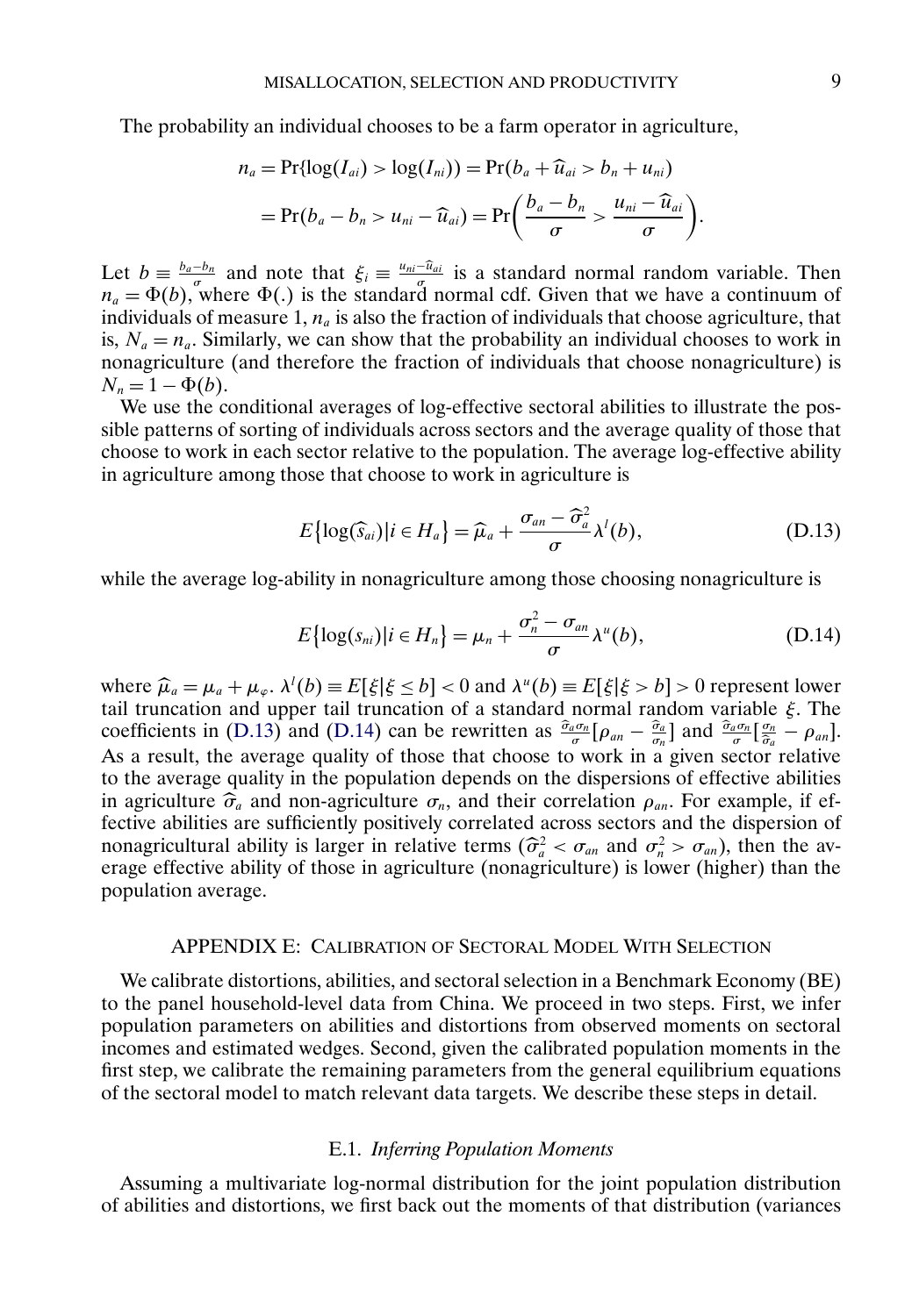<span id="page-9-0"></span>and covariances) so that we match observed moments on incomes across sectors and farmspecific distortions. We use the moments implied by our permanent fixed-effects estimates of these variables. Normalizing the means of these distributions to zero, there are five population moments that need to be calibrated: three variances,  $\sigma_a^2$ ,  $\sigma_n^2$ ,  $\sigma_\varphi^2$ , and two covariances,  $\sigma_{a\varphi}$ ,  $\sigma_{an}$ . These moments govern the occupational choices of individuals in the economy. To back out the population moments, we: (i) construct in the model moments on sectoral incomes and farm distortions, conditional on sectoral choices as functions of the population moments; (ii) compute the counterparts to the conditional moments in our panel-data from China; and (iii) solve a system of equations for the population moments.

Exploiting log-normality, our system of equations on conditional moments consists of:

1. Variance of log income in agriculture conditional on choosing agriculture,

$$
VAR[log(I_{ai})|i \in H_a] \equiv \widehat{v}_a = \widehat{\sigma}_a^2 \bigg\{ 1 - \bigg(\frac{\sigma_{an} - \widehat{\sigma}_a^2}{\sigma \widehat{\sigma}_a}\bigg)^2 \lambda^l(b) [\lambda^l(b) - b] \bigg\}.
$$
 (E.1)

2. Variance of log income in nonagriculture conditional on choosing nonagriculture,

$$
VAR[log(I_{ni})|i \in H_n] \equiv \widehat{v}_n = \sigma_n^2 \bigg\{ 1 - \bigg(\frac{\sigma_n^2 - \sigma_{an}}{\sigma \sigma_n}\bigg)^2 \lambda^u(b) [\lambda^u(b) - b] \bigg\}.
$$
 (E.2)

3. Covariance of log incomes in agriculture, nonagriculture conditional on choosing agriculture,

$$
COV\{\log(I_{ai}), \log(I_{ni}) | i \in H_a\}
$$
  
\n
$$
\equiv \widehat{c}_{an} = \sigma_{an} - \left(\frac{\sigma_n^2 - \sigma_{an}}{\sigma}\right) \left(\frac{\sigma_{an} - \widehat{\sigma}_a^2}{\sigma}\right) \lambda^l(b) [\lambda^l(b) - b].
$$
 (E.3)

4. Variance of log-distortions in agriculture conditional on choosing agriculture,

$$
VAR[log(\varphi_i)|i \in H_a] \equiv \widehat{v}_{\varphi} = \sigma_{\varphi}^2 \bigg\{ 1 - \bigg( \frac{\sigma_{\varphi}^2 + \sigma_{a\varphi}}{\sigma_{\varphi}} \bigg)^2 \lambda'(b) \big[ \lambda'(b) - b \big] \bigg\}.
$$
 (E.4)

5. Covariance of log agricultural income and log distortions in agriculture conditional on choosing agriculture,

$$
COV\{\log(I_{ai}), \log(\varphi_i)|i \in H_a\}
$$
  
\n
$$
\equiv \widehat{c}_{I_a,\varphi} = (\sigma_{a\varphi} + \sigma_{\varphi}^2) + \left(\frac{\sigma_{an} - \widehat{\sigma}_a^2}{\sigma}\right) \left(\frac{\sigma_{\varphi}^2 + \sigma_{a\varphi}}{\sigma}\right) \lambda^l(b) [\lambda^l(b) - b].
$$
 (E.5)

A key aspect of our empirical approach is that we compute conditional moments in our panel data over the estimated fixed-effect permanent components of distortions, agricultural income, and nonagricultural income for each household. Specifically, we use panel methods to estimate permanent measures of land input and nonagricultural income and then along with the permanent estimates of TFP and TFPR we back out all the other variables of interest. To obtain fixed-effect estimates for other farm-level variables including land input and nonagricultural income, we apply a method similar to that in equations (4) and (5), and use the model equations to solve for the rest. We first decompose land input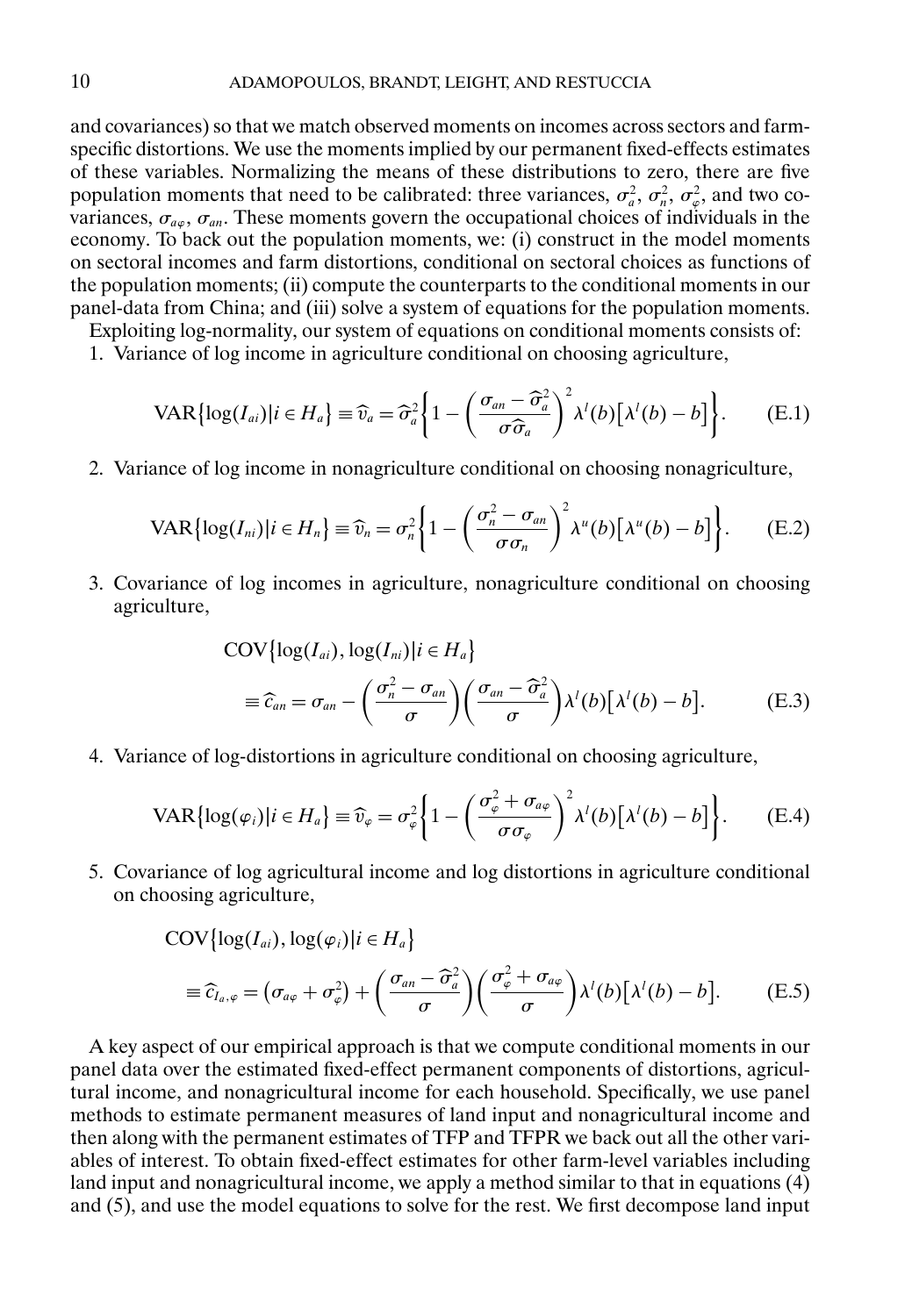and nonagricultural income,

$$
\log \ell_{\textit{vit}} = \mu_t^{\ell} + \mu_i^{\ell} + e_{\textit{ivt}}^{\ell}, \tag{E.6}
$$

$$
\log I_{n,vit} = \mu_t^{I_n} + \mu_i^{I_n} + e_{ivt}^{I_n},
$$
 (E.7)

and then we partial out village-level factors by extracting the residuals from

$$
\mu_i^{\ell} = \mu_v^{\ell} + \zeta_i^{\ell},\tag{E.8}
$$

$$
\mu_i^{I_n} = \mu_v^{I_n} + \zeta_i^{I_n}.
$$
 (E.9)

The interpretation for the regressors is the same as for equations (4) and (5) in the paper. Using this procedure, we estimate permanent farm-specific components of land input  $\zeta_i^{\ell}$ and non-agricultural income  $\hat{\zeta}_i^{I_n}$ . Denote the permanent measures of land input  $\ell_i$  and nonagricultural income  $I_{n,i}$  as the exponential of the estimates  $\hat{\zeta}_i^{\ell}$ , and  $\hat{\zeta}_i^{I_n}$ , respectively. We also have that our measure of distortions in the model is  $\varphi_i = (1/TFPR_i)^{1/(1-\gamma)}$ , and permanent agricultural income  $I_{a,i}$  in the model is agricultural output, which can itself be recovered from TFP<sub>i</sub>, TFPR<sub>i</sub>, and  $\ell_i$ . We then compute the moments of interest over the estimated permanent components of distortions, agricultural income, and nonagricultural income.

With the permanent farm measures, we then compute empirical moments on the standard deviations of log agricultural income; log nonagricultural income; log distortions for farm operators; covariance of log agricultural income and log distortions; and the covariance of log agricultural income and log nonagricultural income. This last moment requires some discussion as a typical limitation of empirical models of selection is that income is observed only for chosen occupations. An advantage of our setting is that for the vast majority of households (around 96 percent), income is observed in both agricultural and nonagricultural activities, with many households switching from agriculture to nonagriculture under a variety of definitions of switchers in our panel data. The moment we use as our baseline is the contemporaneous covariance of log sectoral incomes across households, which implies a correlation of 0.033 in our microdata.

This moment is robust to two alternative classifications of households in agriculture and nonagriculture over the sample period. Our first classification defines a household in non-agriculture if their reported cultivated land and farm output are zero; the second classifies a household in nonagriculture if they self-report based on time allocation as mainly in non-agriculture or are full-time in nonagriculture. Identifying switchers on the basis of these alternative definitions, we reestimate the correlation in log incomes in agriculture and nonagriculture. Compared to an estimate of 0.03 in the contemporaneous correlation, we find a correlation between log income in agriculture and nonagriculture of 0.036 (0.020) for switchers using the first (second) classification.

In our system of equations, the five population moments of variances and covariances are identified by the five conditional moments of variances and covariances given by equations [\(E.1\)](#page-9-0)–[\(E.5\)](#page-9-0). Table [E.I](#page-11-0) contains the empirical conditional variances and covariances along with the share of employment in agriculture that we target.

We follow these specific steps to recover the population moments of the distributions of abilities across sectors and distortions:

1. Using equation  $(D.9)$ , we invert the standard normal to recover the parameter b that generates a share of employment in agriculture of 46 percent. This gives a  $b = -0.10$ .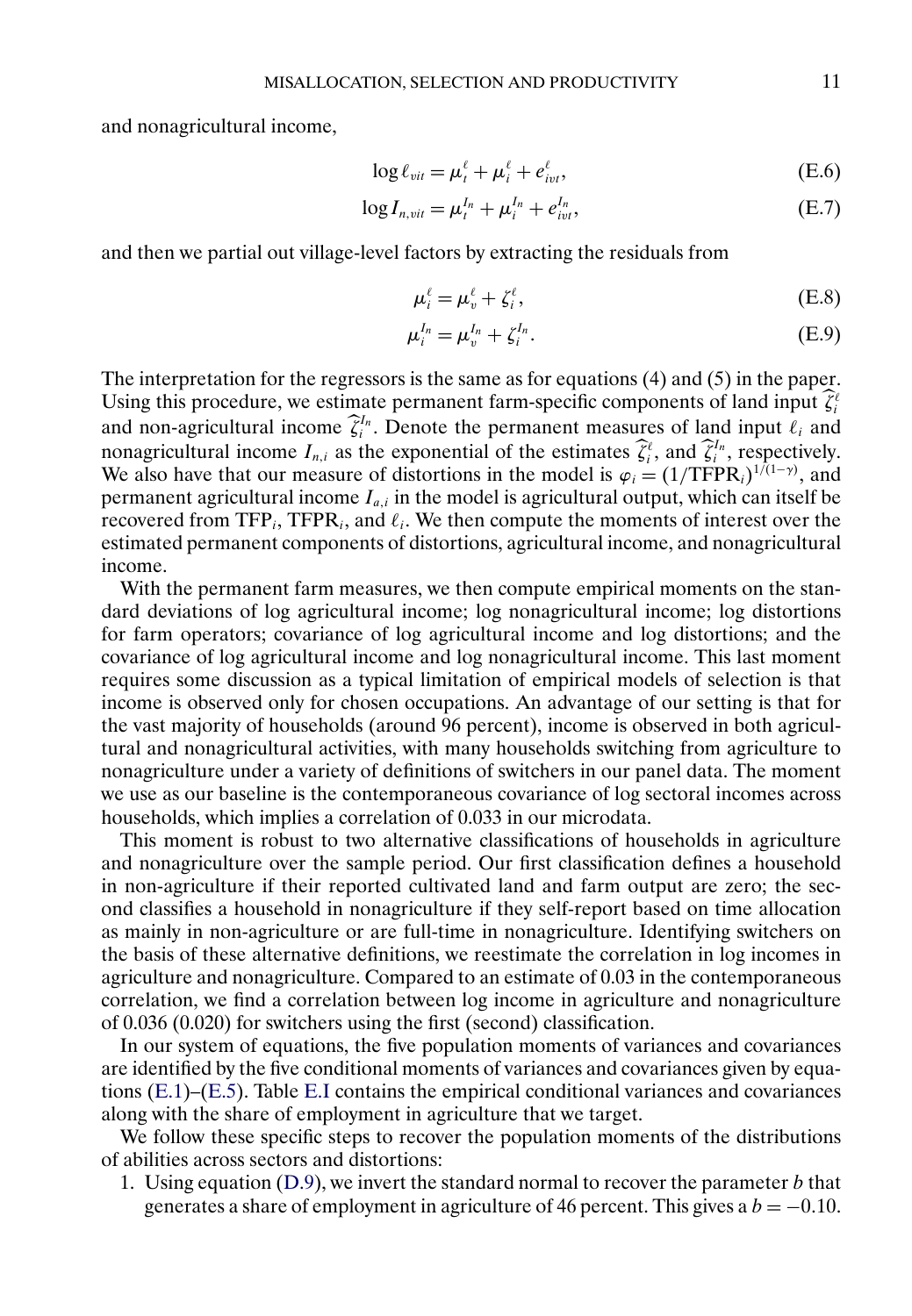<span id="page-11-0"></span>

| Statistic                                     | Description                                          | Value   |
|-----------------------------------------------|------------------------------------------------------|---------|
| $N_a$                                         | Share of labor in agriculture                        | 0.46    |
|                                               | STD of agricultural income                           | 0.34    |
| $\widehat{v}_{a}$<br>$\widehat{v}_{n}$        | STD of nonagricultural income                        | 0.46    |
|                                               | STD of farm distortions                              | 1.05    |
| $\widehat{v}_{\varphi}$<br>$\widehat{c}_{an}$ | COV between agricultural and nonagricultural incomes | 0.005   |
| $\widehat{c}_{a\varphi}$                      | COV of agricultural income and farm distortions      | $-0.14$ |

TABLE E.I TARGETED EMPIRICAL CONDITIONAL MOMENTS.

*Note*: All variables refer to logs.

- 2. Note that equations  $(E.1)$ ,  $(E.2)$ , and  $(E.3)$  give the variance of the log of agricultural income conditional on choosing agriculture,  $\hat{v}_a$ ; the variance of the log of nonagricultural income conditional on choosing nonagriculture,  $\hat{v}_n$ ; and the covariance of the two conditional on having chosen agriculture  $\hat{c}_{an}$ , in terms of the dispersion in effective abilities in agriculture  $\hat{\sigma}_a$  and nonagriculture  $\sigma_n$ , and the covariance of abilities  $\sigma_{an}$  alone. We solve this 3 × 3 system for the three population moments  $\hat{\sigma}_a$ ,  $\sigma_n$ ,  $\sigma_{an}$  to match the observed conditional moments on incomes from the panel data on China.
- 3. We then solve for the dispersion of abilities in agriculture  $\sigma_a$ , the dispersion of distortions  $\sigma_{\varphi}$ , and the covariance of abilities in agriculture and distortions  $\sigma_{\varphi}$  using the 3  $\times$  3 system in equations [\(E.4\)](#page-9-0), [\(E.5\)](#page-9-0), and the definition of  $\hat{\sigma}_a$ . These equations give the variance of the log of distortions  $\hat{v}_\varphi$ , the covariance of log agricultural income and log distortions conditional on working in agriculture  $\hat{c}_{a,\varphi}$ , and the definition of the variance of agricultural ability in relation to the variance of effective agricultural ability solved in previous step 2.

This procedure ensures that the occupational choices of individuals are consistent with the observed share of employment in agriculture of 46 percent in China.

In Table E.II, we report the resulting population moments using the procedure outlined above. Note that instead of reporting the covariances of agricultural and nonagricultural abilities and of agricultural ability and distortions, we report their respective correlations,  $\rho_{\mu\mu}$  and  $\rho_{\mu\mu}$ , which have a more intuitive interpretation. The correlation of abilities across sectors is negative  $(-0.15)$ , which means that individuals that are skilled farmers tend to be less skilled in nonagricultural occupations. This implies that individuals sort into the sector in which they possess a comparative advantage, and that individuals working in each sector are on average more skilled in that sector than the general population.

| Parameter          | Description                                  | Value   |
|--------------------|----------------------------------------------|---------|
| $\sigma_a$         | STD of agricultural ability                  | 1.30    |
| $\sigma_n$         | STD of nonagricultural ability               | 0.65    |
| $\sigma_{\varphi}$ | STD of distortions                           | 1.06    |
| $\rho_{a\varphi}$  | CORR of agricultural ability and distortions | $-0.95$ |
| $\rho_{an}$        | CORR of agricultural-nonagricultural ability | $-0.15$ |
|                    |                                              |         |

TABLE E.II CALIBRATED POPULATION MOMENTS.

*Note*: All variables refer to logs.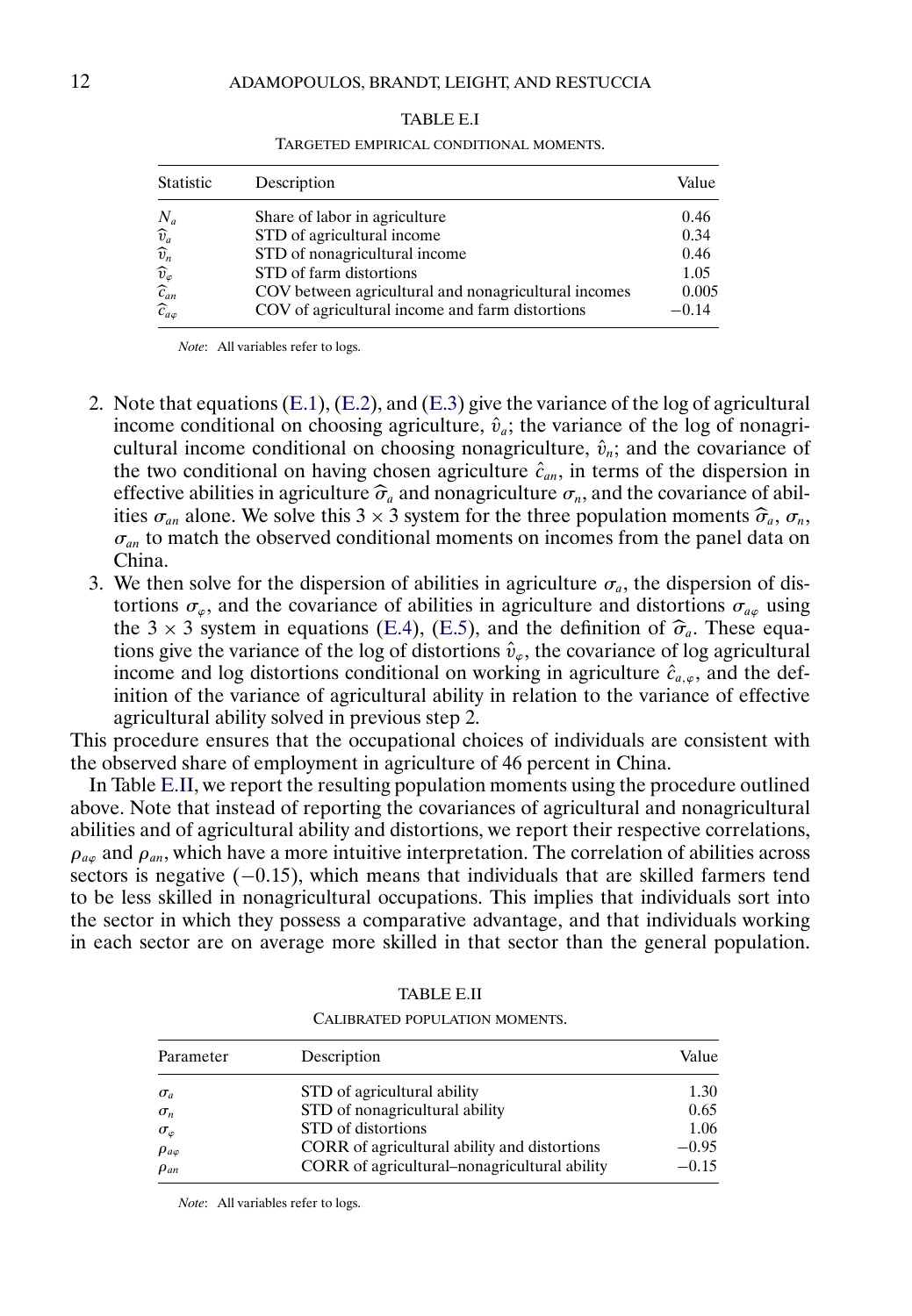<span id="page-12-0"></span>The correlation of ability in agriculture  $s_a$  and distortions  $\varphi$  is strongly negative (−0.95), consistent with our description of the institutional environment in China.

#### E.2. *Calibrating Remaining Parameters*

In order to calibrate the remaining parameters and to simulate the model, we generate correlated data of 1,000,000 triplets  $(s_a, \varphi, s_n)$ , drawn from a multivariate log-normal distribution, using the inferred population moments from the previous step.<sup>1</sup>

We calibrate the remaining parameters using the generated correlated data, which embed the distributional properties of the population moments, so that the model equations constitute an equilibrium. The parameters to calibrate in this step are:  $A_n$  productivity in nonagriculture, which is normalized to 1;  $(\alpha, \gamma)$  the elasticity parameters in the technology to produce the agricultural good, which are set to  $\alpha = 0.66$  and  $\gamma = 0.54$ , following our analysis of measuring farm TFP and distortions in agriculture in Section 4 of the paper; the endowment of land  $L$  is set to match an average farm size of 0.45 hectares observed in our microdata, which given our target for the share of employment in agriculture implies  $L = 0.207$ ; and  $\omega$ , the weight of the agricultural good in preferences, is set to 0.01, which implies a long-run share of employment in agriculture of 1 percent. In our model with period-by-period growth, the subsistence constraint of agricultural goods becomes asymptotically negligible (i.e.,  $\bar{a} = 0$ ) and the share of employment would be solely determined by the parameter  $\omega$  in preferences, regardless of the presence of barriers or distortions. Today's developed countries observe a share of employment in agriculture below 1.5 percent, hence we conservatively set this "long-run" share of employment in agriculture to 1 percent.

| Statistic             | Description                                           | Value in BE |
|-----------------------|-------------------------------------------------------|-------------|
| $Y_a/N_a$             | Real agricultural labor productivity                  | 0.44        |
| $N_a$                 | Share of employment in agriculture                    | 0.46        |
| $TFP_a$               | TFP in agriculture                                    | 0.84        |
| $(Y_n/N_n)/(Y_a/N_a)$ | Real nonagricultural to agricultural productivity gap | 3.95        |
| $Z_a/N_a$             | Average ability in agriculture                        | 3.43        |
| $Z_n/N_n$             | Average ability in nonagriculture.                    | 1.72        |
| $(Z_n/N_n)/(Z_a/N_a)$ | Ratio of nonagricultural to agricultural ability      | 0.50        |
| Y/N                   | Real GDP per worker                                   | 1.13        |
| $Y_a^e/Y_a$           | Efficiency gain among existing farmers                | 1.15        |
|                       | Conditional microlevel statistics                     |             |
|                       | STD of log-farm TFP                                   | 0.56        |
|                       | STD of log-farm TFPR                                  | 0.48        |
|                       | CORR of log-farm TFP and log-farm TFPR                | 0.97        |
|                       | Calibrated parameters                                 |             |
| $\bar{a}$             | Subsistence constraint                                | 0.20        |
| $A_a$                 | Productivity in agriculture                           | 0.27        |
| $K_a$                 | Capital stock in agriculture                          | 0.06        |
| η                     | Labor mobility barrier                                | 0.74        |

TABLE E.III

CALIBRATED BENCHMARK ECONOMY (BE).

<sup>&</sup>lt;sup>1</sup>We find that drawing a large sample of 1,000,000 data points produces the same results as drawing 10,000 samples of 10,000 data points each, and taking the average.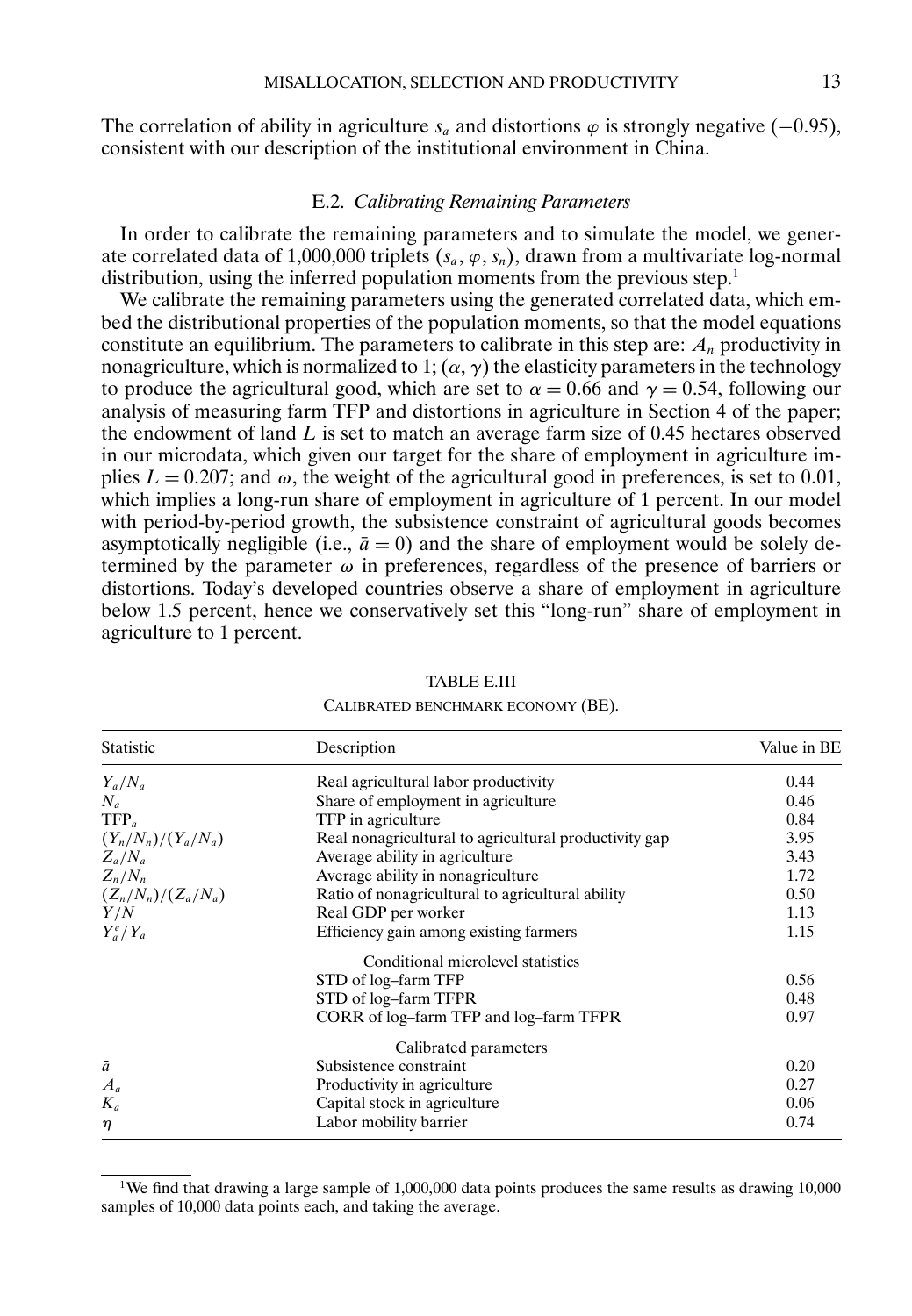The remaining four parameters: Subsistence of agriculture goods  $\bar{a}$ , productivity in agriculture  $A_a$ , capital endowment in agriculture  $K_a$ , and labor mobility barrier  $\eta$  are selected by solving the equilibrium of the model to match four targeted moments: The share of employment in agriculture of 46 percent, a relative price of agriculture normalized to one, a capital to output ratio in agriculture of 0.3 observed in our microdata, and a ratio of labor productivity in nonagriculture to agriculture of 3.96. Table [E.III](#page-12-0) displays the aggregate and microlevel statistics for the benchmark economy, as well as the values for the calibrated parameters. Real agricultural labor productivity is total agricultural output  $Y_a$ divided by employment in agriculture  $N_a$ . TFP<sub>a</sub> is total agricultural output divided by the bundle of inputs  $N_a^{1-\gamma}(L^{\alpha}K^{1-\alpha})^{\gamma}$  from the implied aggregate production function.

### APPENDIX F: ADDITIONAL QUANTITATIVE EXPERIMENTS

Our main counterfactual in Section 5 of the paper eliminates the correlation of distortions with agricultural productivity across farmers. In this section, we present the results from additional quantitative experiments.

### F.1. *Eliminating All Distortions*

In Table F.I, we present the results from removing all farm-specific distortions in agriculture, that is, setting  $\varphi = 1$  for all *i*. Eliminating all distortions on farms has a substantial impact on the economy. Agricultural labor productivity increases 3.4-fold and the share of employment in agriculture falls 32 percentage points, from 46 percent to 14 percent. The magnitude of these effects is similar to those when we eliminate only the correlation

| <b>Statistic</b>                               | <b>Benchmark</b><br>Economy<br>BE | N <sub>0</sub><br>Correlated<br><b>Distortions</b> | N <sub>0</sub><br><b>Distortions</b><br>$\varphi_i=1$ |  |
|------------------------------------------------|-----------------------------------|----------------------------------------------------|-------------------------------------------------------|--|
|                                                | Aggregate statistics              |                                                    |                                                       |  |
| Real agricultural productivity $(Y_a/N_a)$     | 1.00                              | 2.96                                               | 3.42                                                  |  |
| Share of employment in agriculture $(N_a)$ (%) | 0.46                              | 0.16                                               | 0.14                                                  |  |
| TFP in agriculture (TFP <sub>a</sub> )         | 1.00                              | 1.67                                               | 1.80                                                  |  |
| TFP in agriculture, constant BE farms          | 1.00                              | 1.10                                               | 1.15                                                  |  |
| Real nonagricultural productivity $(Y_n/N_n)$  | 1.00                              | 0.78                                               | 0.77                                                  |  |
| Average ability in agriculture $(Z_a/N_a)$     | 1.00                              | 2.34                                               | 2.65                                                  |  |
| Average ability in nonagriculture $(Z_n/N_n)$  | 1.00                              | 0.78                                               | 0.77                                                  |  |
| Real GDP per worker $(Y/N)$                    | 1.00                              | 1.18                                               | 1.19                                                  |  |
|                                                | Conditional microlevel statistics |                                                    |                                                       |  |
| STD of log-farm TFP                            | 0.56                              | 0.39                                               | 0.35                                                  |  |
| STD of log-farm TFPR                           | 0.48                              | 0.14                                               | $\mathbf{0}$                                          |  |
| CORR of log-(farm TFP, farm TFPR)              | 0.97                              | 0.44                                               |                                                       |  |
| CORR of log-(agr. ability, nonagr. ability)    | 0.15                              | 0.49                                               | 0.50                                                  |  |
| CORR of log-(agr. income, nonagr. income)      | 0.03                              | 0.40                                               | 0.50                                                  |  |

TABLE F.I EFFECTS OF ELIMINATING DISTORTIONS.

*Note*: The counterfactual "No Correlated Distortions" refers to the economy when eliminating correlated distortions. The counterfactual "No Distortions" eliminates all farm-level distortions, that is, we set  $\varphi_i = 1$  for all *i*. All aggregate variables, except for the share of employment in agriculture, are reported relative to the same statistic in the Benchmark Economy (BE). All microlevel statistics are reported in levels, and are conditional on choosing agriculture in the corresponding simulated economy.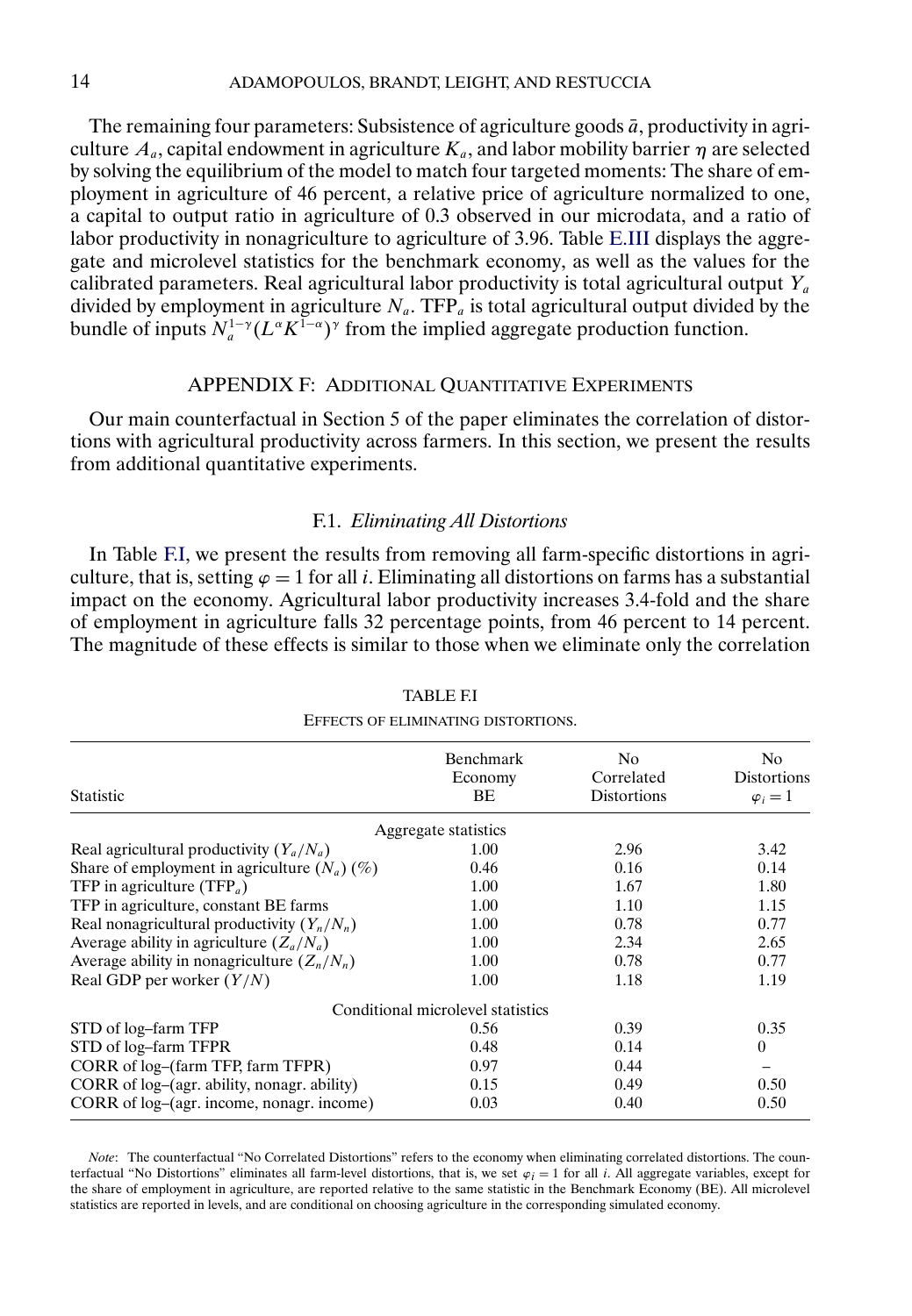of distortions with agricultural ability analyzed in Section 5 of the paper. This implies that the key driver of the results is the systematic nature of the distortions, associated with the land institution we emphasize, that constrains the more productive farmers.

# F.2. *Amplification Effect of Distortions and ρ*<sub>*an*</sub>

We discuss our main results with alternative values for the population correlation of abilities across sectors  $\rho_{an}$  considered in the literature and show that our results are conservative in terms of potential amplification effects. In the benchmark economy, the calibrated population correlation  $\rho_{an}$  is −0.15. The results from this calibration are reproduced in columns 2–3 in Table F.II. We consider two alternatives:  $\rho_{an} = 0$  (columns 4–5) and  $\rho_{an} = 0.15$  (columns 6–7). In each case, we recalibrate all parameters of the benchmark economy, including the rest of the population moments to match the same empirical moments in the data (except for the conditional correlation of incomes across sectors). This is column "BE" under each  $\rho_{an}$ . Comparing the "BE" column in each case, the share of employment in agriculture and the microlevel statistics are identical by virtue of the calibration. The only exception is the correlation of incomes across sectors, which increases from 0.03 in the baseline (targeted) calibration to 0.40 under no correlation of abilities  $(\rho_{an} = 0)$ , and 0.76 under a positive correlation of abilities ( $\rho_{an} = 0.15$ ). The column "NC" under each  $\rho_{an}$  refers to the counterfactual experiment of eliminating correlated farmlevel distortions in each economy. Table F.II shows that our baseline results are robust to higher values of  $\rho_{an}$ , with the effects on agricultural productivity being stronger. Removing distortions has a substantial effect on aggregate agricultural productivity, 2.96-fold in the baseline calibration, and 3.44 and 4.23-fold with the calibrations for  $\rho_{an}$  of 0 and 0.15, respectively. This is largely due to a stronger effect of selection on agricultural TFP,

| <b>Statistic</b>                               | $\rho_{an} = -0.15$ |      | $\rho_{an}=0$ |      | $\rho_{an} = 0.15$ |         |
|------------------------------------------------|---------------------|------|---------------|------|--------------------|---------|
|                                                | <b>BE</b>           | NC   | <b>BE</b>     | NC   | <b>BE</b>          | NC      |
| Aggregate statistics:                          |                     |      |               |      |                    |         |
| Real agricultural productivity $(Y_a/N_a)$     | 1.00                | 2.96 | 1.00          | 3.44 | 1.00               | 4.23    |
| Share of employment in agriculture $(N_a)$ (%) | 0.46                | 0.16 | 0.46          | 0.14 | 0.46               | 0.11    |
| TFP in agriculture (TFP <sub>a</sub> )         | 1.00                | 1.67 | 1.00          | 1.80 | 1.00               | 1.98    |
| Real nonagricultural productivity $(Y_n/N_n)$  | 1.00                | 0.78 | 1.00          | 0.78 | 1.00               | 0.77    |
| Average ability in agriculture $(Z_a/N_a)$     | 1.00                | 2.34 | 1.00          | 2.72 | 1.00               | 3.35    |
| Average ability in nonagriculture $(Z_n/N_n)$  | 1.00                | 0.78 | 1.00          | 0.78 | 1.00               | 0.77    |
| Real GDP per worker                            | 1.00                | 1.18 | 1.00          | 1.21 | 1.00               | 1.22    |
| Conditional microlevel statistics:             |                     |      |               |      |                    |         |
| STD of log-farm TFP                            | 0.56                | 0.39 | 0.56          | 0.35 | 0.56               | 0.31    |
| STD of log-farm TFPR                           | 0.48                | 0.14 | 0.48          | 0.13 | 0.48               | 0.12    |
| CORR of log-(farm TFP, farm TFPR)              | 0.97                | 0.44 | 0.97          | 0.24 | 0.97               | $-0.08$ |
| CORR of log-(agr. ability, nonagr. ability)    | 0.15                | 0.49 | 0.28          | 0.54 | 0.38               | 0.57    |
| CORR of log-(agr. income, nonagr. income)      | 0.03                | 0.40 | 0.45          | 0.58 | 0.76               | 0.72    |

# TABLE F.II ELIMINATING CORRELATED DISTORTIONS WITH ALTERNATIVE  $\rho_{an}$ .

*Note*: "BE" refers to the calibrated benchmark economy with each population correlation of abilities  $\rho_{an}$ . "NC" refers to the experiment of eliminating the correlation of distortions within the economy with the corresponding  $\rho_{an}$ . All aggregate variables, except for the share of employment in agriculture, are reported relative to the same statistic in the benchmark economy in each correlation case. All microlevel statistics are reported in levels, and are conditional on choosing agriculture in the corresponding simulated economy.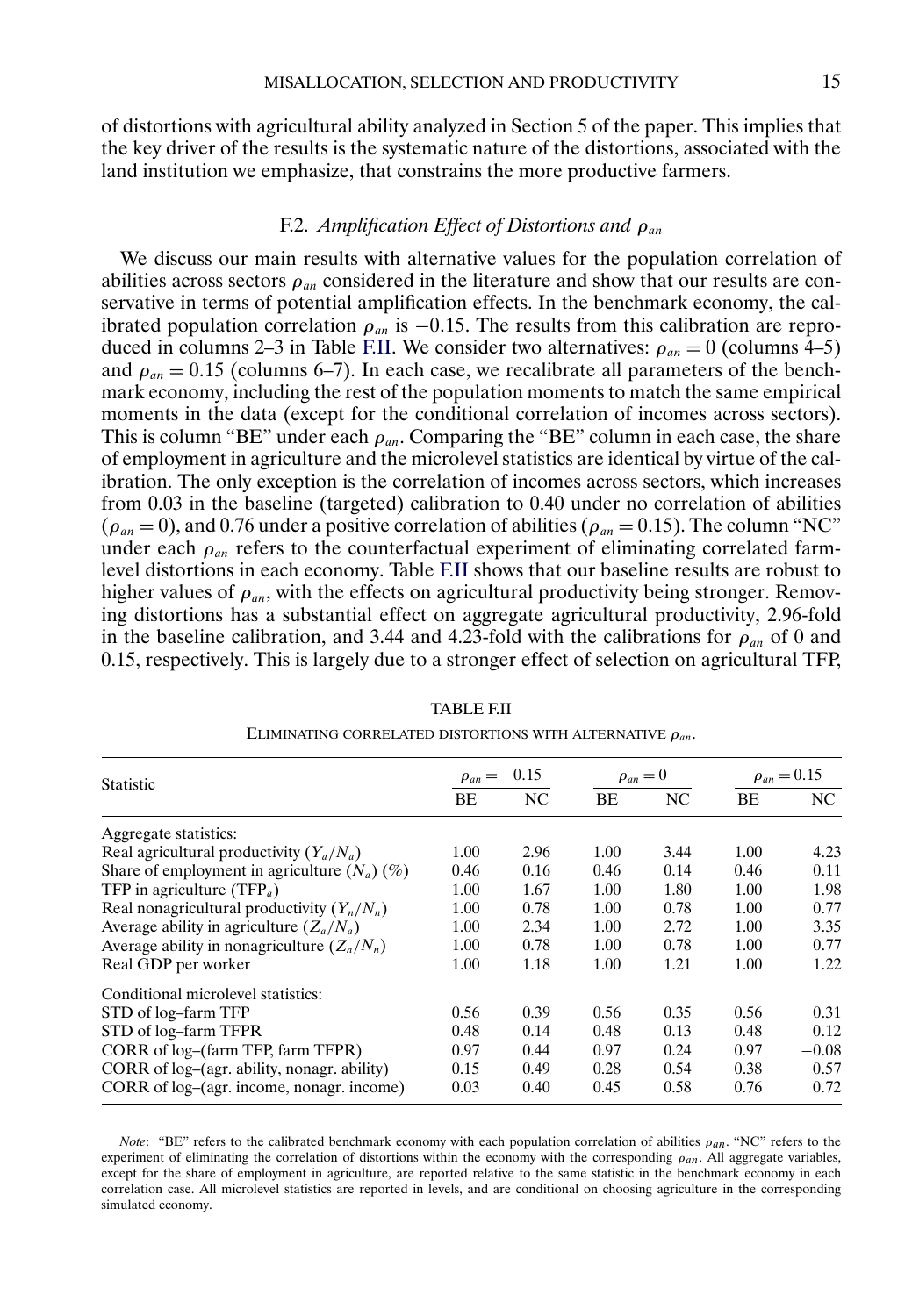which increases by 80 and 98 percent compared to 67 percent in the baseline, and the consequent larger decline in agricultural employment.

# F.3. *Comparison to an Exogenous Increase in Productivity*

Improvements in resource allocation in agriculture produce an increase in agricultural productivity and labor reallocation away from agriculture. Qualitatively, such effects can also be generated through an exogenous increase in agricultural TFP or economy-wide TFP. To put our results from reduced misallocation in context, we compare them to the results from a 10 percent exogenous increase in TFP, which corresponds to the efficiency gains from eliminating misallocation across existing farms with different productivity (correlated distortions) in our model.

In the first two columns of Table F.III, we reproduce the results for the benchmark economy and the economy without correlated farm-level distortions (our main counterfactual). In columns 3–4, we show in turn the effects of increasing exogenously TFP in agriculture and then in both agriculture and nonagriculture by 10 percent (keeping all farm-level distortions in place). An exogenous increase in TFP reduces the share of employment in agriculture from 46 percent in the benchmark economy to 34 percent, however, agricultural TFP increases only by 15 percent, compared to 67 percent when eliminating correlated idiosyncratic distortions. Agricultural TFP increases a bit more than the exogenous increase in TFP because there is a small effect on selection into agriculture, increasing average quality of workers in agriculture by 11 percent, compared to 134 percent when eliminating correlated distortions. The effects are similar when nonagricultural TFP also increases exogenously by 10 percent (column four).

The reduction in misallocation associated with the elimination of correlated farm-level distortions has a much larger effect on agricultural labor productivity than an equivalent-

| Statistic                                      | BE   |                                   |      | No Corr Dist $\uparrow (A_a^{1-\gamma}) \times 1.10 \uparrow (A_a^{1-\gamma}, A_n) \times 1.10$ |
|------------------------------------------------|------|-----------------------------------|------|-------------------------------------------------------------------------------------------------|
|                                                |      | Aggregate statistics              |      |                                                                                                 |
| Real agricultural productivity $(Y_a/N_a)$     | 1.00 | 2.96                              | 1.35 | 1.35                                                                                            |
| Share of employment in agriculture $(N_a)$ (%) | 0.46 | 0.16                              | 0.34 | 0.34                                                                                            |
| TFP in agriculture (TFP <sub>a</sub> )         | 1.00 | 1.67                              | 1.15 | 1.15                                                                                            |
| Real nonagricultural productivity $(Y_n/N_n)$  | 1.00 | 0.78                              | 0.92 | 1.01                                                                                            |
| Average ability in agriculture $(Z_a/N_a)$     | 1.00 | 2.34                              | 1.11 | 1.11                                                                                            |
| Average ability in nonagriculture $(Z_n/N_n)$  | 1.00 | 0.78                              | 0.92 | 0.92                                                                                            |
| Real GDP per worker $(Y/N)$                    | 1.00 | 1.18                              | 1.09 | 1.18                                                                                            |
|                                                |      | Conditional microlevel statistics |      |                                                                                                 |
| STD of log– farm TFP                           | 0.56 | 0.39                              | 0.56 | 0.56                                                                                            |
| STD of log-farm TFPR                           | 0.48 | 0.14                              | 0.48 | 0.48                                                                                            |
| CORR of log-(farm TFP, farm TFPR)              | 0.97 | 0.44                              | 0.97 | 0.97                                                                                            |
| CORR of log– (agr. ability, nonagr. ability)   | 0.15 | 0.49                              | 0.20 | 0.20                                                                                            |
| CORR of log-(agr. income, nonagr. income)      | 0.03 | 0.40                              | 0.12 | 0.12                                                                                            |
|                                                |      |                                   |      |                                                                                                 |

TABLE F.III

COMPARISON OF REMOVING DISTORTIONS VS. EXOGENOUS TFP INCREASES.

*Note*: The first column "BE" refers to the benchmark economy. The second column "No Corr Dist" refers to the counterfactual of eliminating all the correlation of farm-level distortions with farm-level productivity. The third column refers to the case of exogenously increasing TFP in agriculture 1.10-fold relative to the benchmark, and the fourth column refers to the case of increasing TFP in both agriculture and nonagriculture 1.10-fold relative to the benchmark. All aggregate variables, except for the share of employment in agriculture, are reported relative to the same statistic in the benchmark economy. All microlevel statistics are reported in levels, and are conditional on choosing agriculture in the corresponding simulated economy.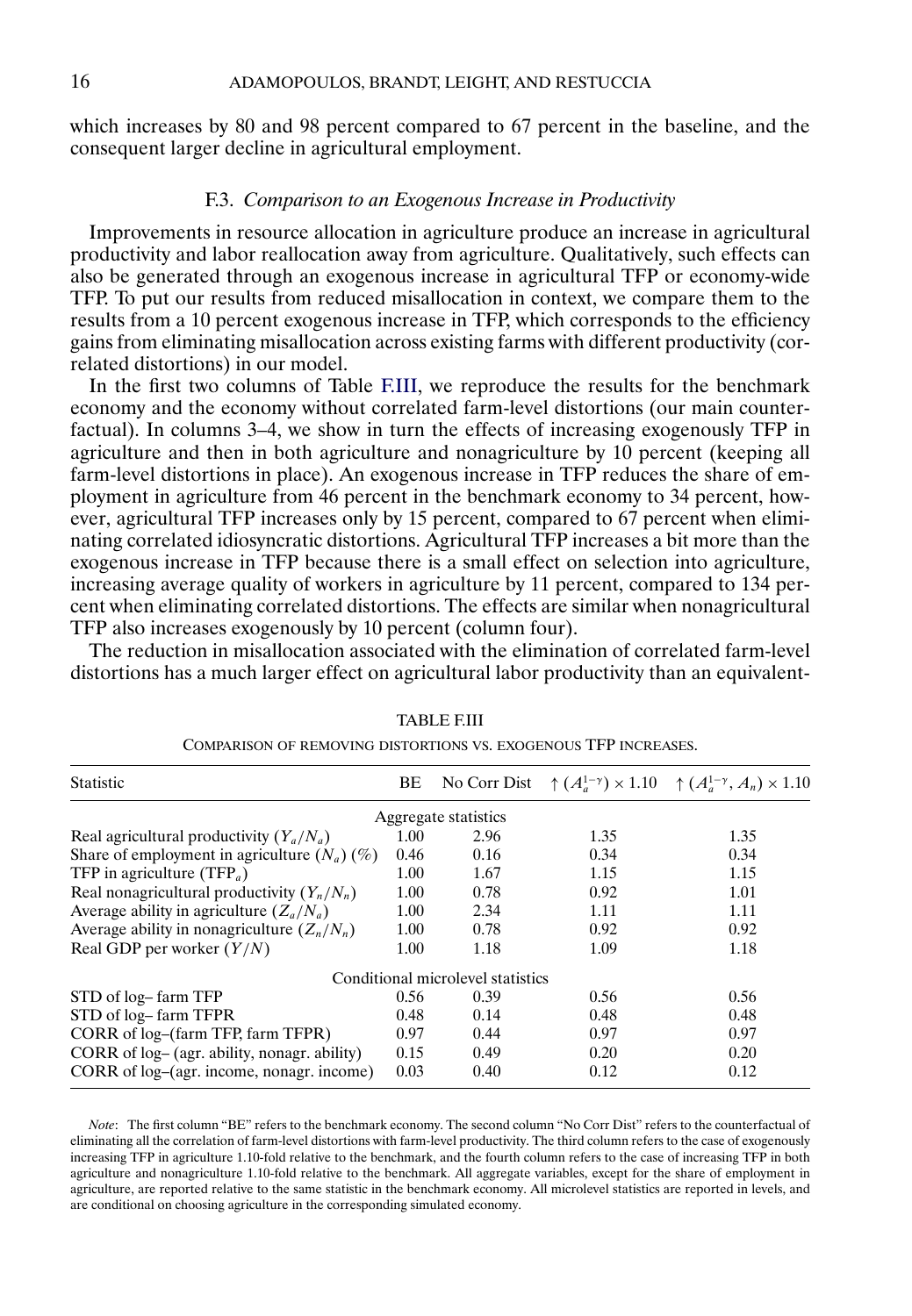<span id="page-16-0"></span>in-magnitude exogenous increase in TFP. When TFP increases exogenously, there is only a small effect in selection as explained above, which operates through general equilibrium effects (via changes in relative prices). To see this, note that if relative prices remained unchanged, a 10 percent increase in both  $A<sub>a</sub><sup>1- $\gamma$</sup>$  and  $A<sub>n</sub>$  would have no effect on occupational choices as they would leave the relative return to agriculture and nonagriculture unaltered for every individual. In the case of reduced misallocation, selection works to generate a large amplification effect on agricultural labor productivity, over and above the misallocation gains across existing farmers of 10 percent. The reason for this is that farm-level distortions directly impact the occupational choices of individuals, particularly for those with high agricultural ability. Removing farm-level distortions alters the pattern of occupational choices of individuals even holding constant aggregate prices.

This result is important as a challenge in the literature is to find measurable drivers of sectoral reallocation and increased productivity in agriculture relative to nonagriculture. In an important contribution, [Lagakos and Waugh](#page-17-0) [\(2013\)](#page-17-0) highlighted selection as a substantial amplification mechanism of productivity differences, an insight we build on in our paper. But as emphasized in our results, reasonable economy-wide productivity differences are unlikely to generate differences in sectoral reallocation and selection large enough to explain the large real sectoral productivity gaps across rich and poor countries. We provide a measure of idiosyncratic distortions in agriculture as a specific and distinct driver of sectoral reallocation that has a strong effect on occupational choices and selection, generating both a direct effect on agricultural productivity and an amplification effect that is orders of magnitude larger than the effect from aggregate distortions or economy-wide productivity differences.

# F.4. *Model Specification and Calibrated*  $ρ<sub>an</sub>$

We show that model specification matters for the calibrated population correlation of abilities  $\rho_{an}$ , but targeting the same empirical correlation of incomes across sectors imposes discipline on the amplification effect from eliminating correlated farm-level distortions. Since in our baseline calibration we abstract from other idiosyncratic factors determining occupational choice, a near zero income correlation even with distortions in agriculture requires a low value of ability correlation. Does our amplification result hinge on this particular inference and model structure?

We explore alternative settings for the occupational choice problem in the model to include idiosyncratic preference or mobility barriers, denoted by  $\theta_i$ . The occupational decision depends now on the barrier draw, that is, an individual selects agriculture if  $I_{ai} > \theta_i I_{ni}$ . For simplicity, we assume that  $\theta_i$  is *i.i.d.* and drawn from a log-normal distribution with mean 0 and variance  $\sigma_{\theta}^2$ . In Table [F.IV](#page-17-0), we recalibrate the benchmark economy for different values of  $\sigma_{\theta}$ , targeting the exact same correlation of incomes across sectors of 0.03. In each case, we recalibrate all moments and parameters to match the same other data targets. Column "BE" in each case presents the moments for the recalibrated economy under each  $\sigma_{\theta}$ .

We find that increasing the dispersion of idiosyncratic barriers increases the implied  $\rho_{an}$  required to produce the same empirical correlation of incomes across sectors. The column "NC" in each case shows the results from the main quantitative experiment of eliminating correlated farm distortions. The results are fairly similar across the different values of  $\sigma_{\theta}$ . The fact that the results are robust against different  $\sigma_{\theta}$  and implied  $\rho_{an}$ indicates that while the calibration does not identify the "true" value of  $\rho_{an}$ , the targeted value of the cross-sector income correlation imposes discipline on the magnitude of the amplification mechanism from eliminating correlated distortions in the model.